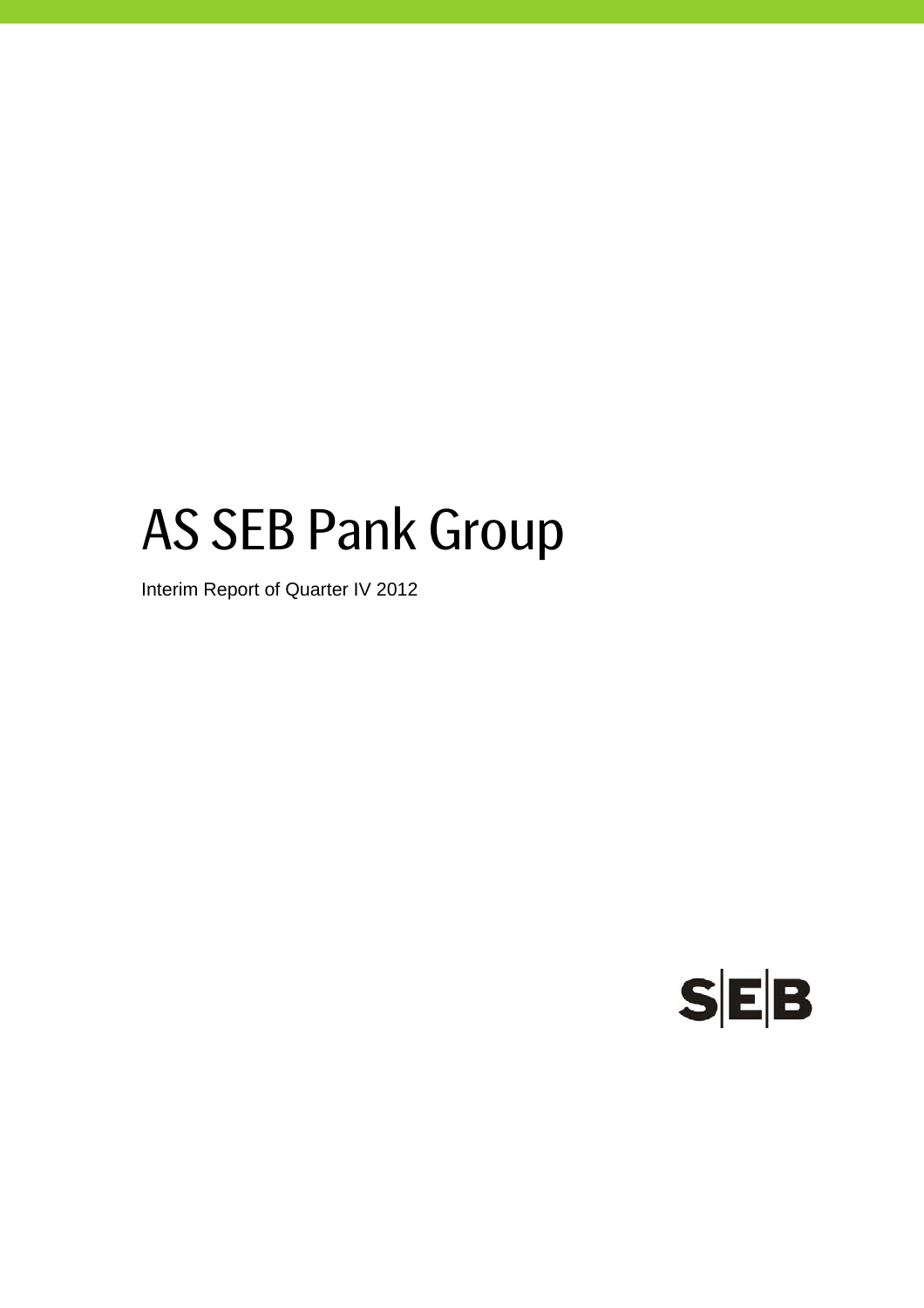#### **Contents** P.

|        |                                                                                                                                                                                                                               | 2            |
|--------|-------------------------------------------------------------------------------------------------------------------------------------------------------------------------------------------------------------------------------|--------------|
| I.     |                                                                                                                                                                                                                               | 3            |
| 1.     |                                                                                                                                                                                                                               | $\mathbf{3}$ |
| 2.     |                                                                                                                                                                                                                               | 3            |
| II.    |                                                                                                                                                                                                                               | 4            |
| 1.     | Credit institution's group as defined in Credit Institutions Law___________________________________                                                                                                                           | 4            |
| 1.1.   |                                                                                                                                                                                                                               | 4            |
| 1.2.   | Changes in the consolidated group during the accounting period and plans for year 2013_                                                                                                                                       | 5            |
| 1.3.   |                                                                                                                                                                                                                               | 5            |
| 2.     |                                                                                                                                                                                                                               | 6            |
| 3.     |                                                                                                                                                                                                                               |              |
| 4.     |                                                                                                                                                                                                                               | 12           |
| 5.     |                                                                                                                                                                                                                               | 12           |
| III.   |                                                                                                                                                                                                                               | 14           |
| 1.     |                                                                                                                                                                                                                               |              |
| 2.     | Consolidated statement of comprehensive income entrance and consolidated statement of comprehensive income                                                                                                                    |              |
| 3.     |                                                                                                                                                                                                                               |              |
| 4.     |                                                                                                                                                                                                                               |              |
| 5.     |                                                                                                                                                                                                                               |              |
| 6.     |                                                                                                                                                                                                                               |              |
|        |                                                                                                                                                                                                                               | 19           |
|        |                                                                                                                                                                                                                               | 20           |
|        |                                                                                                                                                                                                                               | 20           |
| Note 4 |                                                                                                                                                                                                                               |              |
| Note 5 | Fee and commission expense extension the contract of the state of the state of the state of the state of the state of the state of the state of the state of the state of the state of the state of the state of the state of |              |
| Note 6 |                                                                                                                                                                                                                               |              |
|        |                                                                                                                                                                                                                               |              |
|        |                                                                                                                                                                                                                               |              |
|        |                                                                                                                                                                                                                               |              |
|        | Note 10 Concentration of financial assets and liabilities by industry sector_________________________________23                                                                                                               |              |
|        |                                                                                                                                                                                                                               | 25           |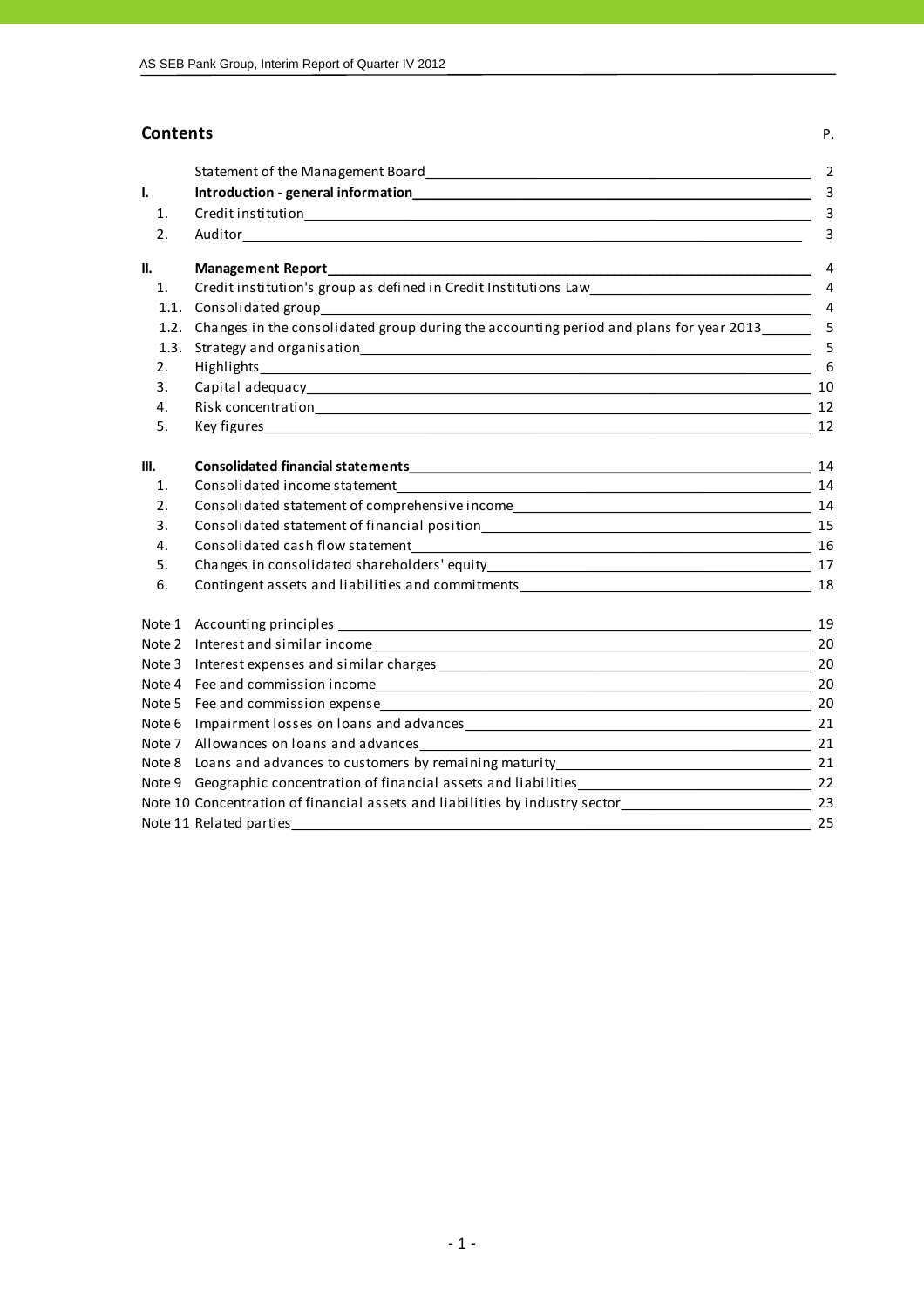# **Statement of the Management Board**

Interim Report of Quarter IV 2012 consists of the following parts and reports: Introduction – general information Management Report Consolidated Financial Statements Notes

The financial and other additional information published in the Interim Report of Quarter IV 2012 is true and complete. Consolidated financial statements give a true and fair view of the actual financial position, results of operations and cash flows of the Group.

Consolidated financial statements have been compiled in accordance with the International Accounting Standard IAS 34 "Interim financial reporting" and in conformity with the requirements of Eesti Pank for publishing information. AS SEB Pank and subsidiaries of the consolidated group are assumed to be going concern.

Consolidated financial statements for the Quarter IV 2012 are not audited.

Riho Unt Chairman of the Management Board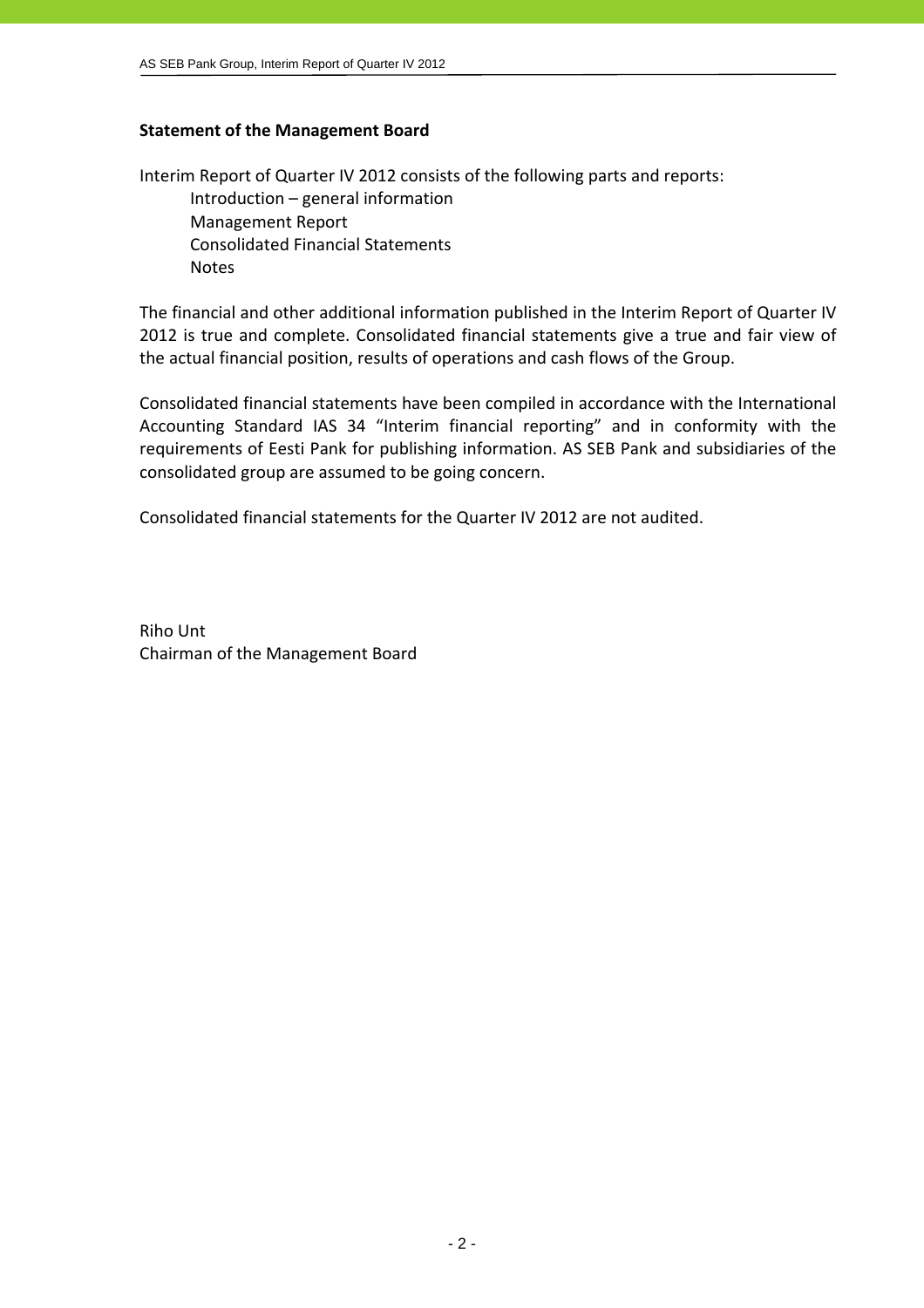#### **I. Introduction ‐ general information**

# **1. Credit institution**

Company name AS SEB Pank Registered in Republic of Estonia Registry date 08.12.1995 Phone  $+3726655100$ Fax  $+3726655102$ SWIFT SWIFT ENGINEERING THE STREET e-mail info@seb.ee Internet homepage http://www.seb.ee

# **2. Auditor**

Reporting date 31.12.2012

Address Tornimäe Str. 2, Tallinn 15010, Estonia Registry code 10004252 (Estonian Commercial Register)

Audit company and all the AS PricewaterhouseCoopers Registry code 10142876 (Estonian Commercial Register) Address Pärnu Str. 15, 10141 Tallinn, Estonia

Reporting period 01.01.2012 - 31.12.2012 Reporting currency Euro (EUR), millions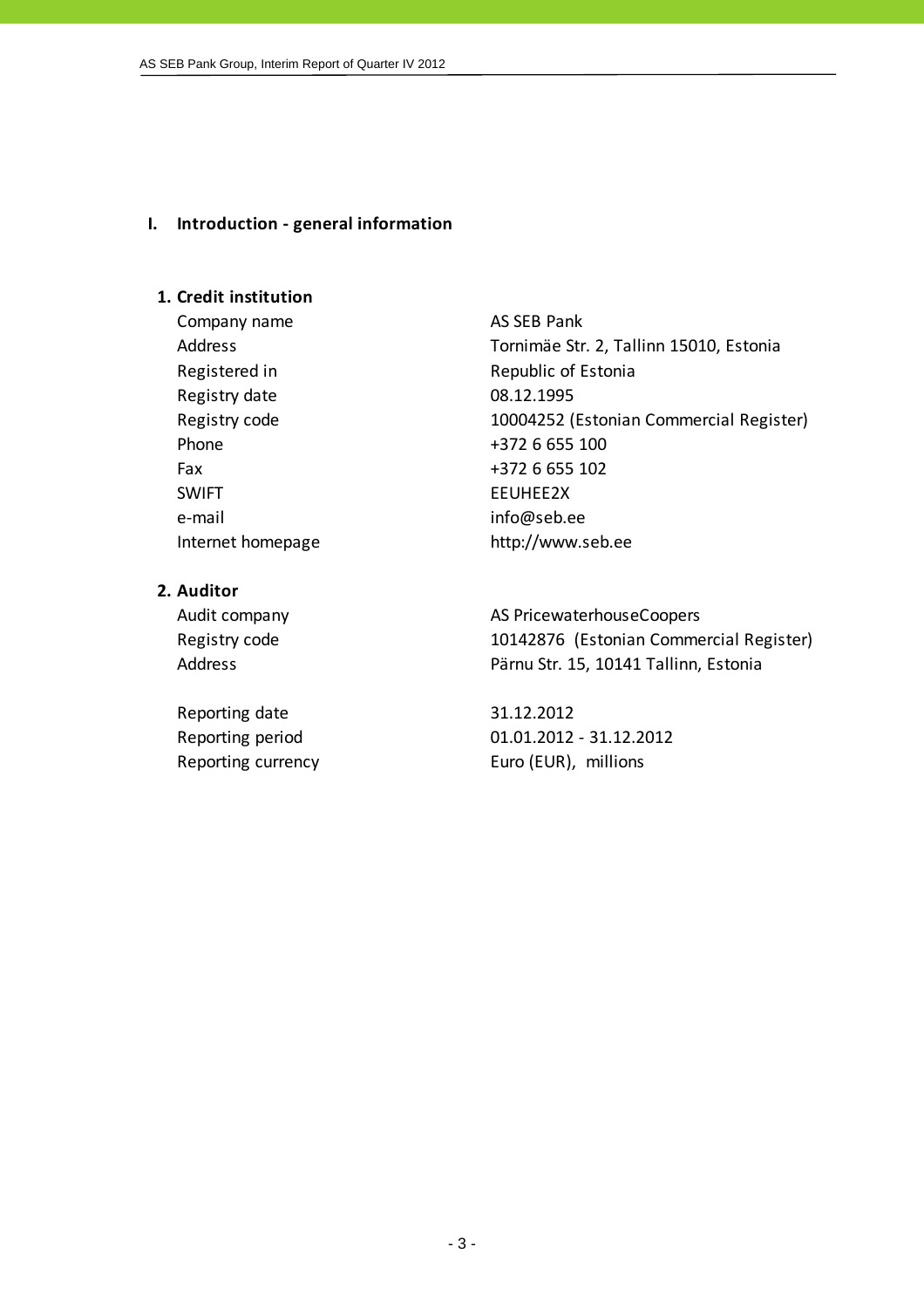# **II. Management Report**

# **1. Credit institution's group as defined in Credit Institutions Law**

# **1.1. Consolidated group**

| Company name                            | Registry<br>code | Reg. date | <b>Address</b>             | <b>Activity</b>                                  | Holding***<br>(%) | At an acqui-<br>sition cost<br>(EURmio) |
|-----------------------------------------|------------------|-----------|----------------------------|--------------------------------------------------|-------------------|-----------------------------------------|
| AS SEB Liising                          | 10281767         | 03.10.97  | Tallinn. Tornimäe 2        | Leasing                                          | 100.0%            | 1.8                                     |
| AS Rentacar*                            | 10303546         | 20.10.97  | Haapsalu, Karja 27         | Leasing                                          | 100.0%            | 0.0                                     |
| AS SEB Kindlustusmaakler*               | 10723587         | 16.01.01  | Tallinn. Tornimäe 2        | Insurance brokerage                              | 100.0%            | 0.0                                     |
| AS Bangalo                              | 10088272         | 18.10.96  | Tallinn. Tornimäe 2        | Rental of computers                              | 100.0%            | 0.0                                     |
| AS SEB Varahaldus                       | 10035169         | 22.05.96  | Tallinn. Tornimäe 2        | Asset management                                 | 100.0%            | 2.7                                     |
| AS Sertifits eerimis kes kus**          | 10747013         | 27.03.01  | Tallinn. Pärnu str. 141    | Data communication                               | 25.0%             | 1.0                                     |
| Tieto Estonia Services OÜ <sup>**</sup> | 11065244         | 30.08.04  | Tallinn, Tammsaare str. 47 | Information processing and<br>network management | 20.0%             | 0.0                                     |

**5.5**

All enterprises are registered in Estonian Commercial Register.

Parent company of the Group is AS SEB Pank, its activity is banking (information on page 3).

\* Consolidated subsidiaries of AS SEB Liising

\*\* Associates

\*\*\* For all investments the percentage of holding equals to both, the holding from the number of shares as well as from the number of votes.

The "consolidated group" in the meaning of Credit Institutions Law in Estonia and the "Group" for IFRS consolidation purposes are identical.

Non‐profit association SEB Heategevusfond is an association, not belonging to the consolidation group, registered on 06.01.2006. The founders of the association are AS SEB Pank and AS SEB Elu‐ ja Pensionikindlustus. The association is aimed at raising and distributing funds for charitable cause to organisations, dealing with children, who have been deprived of parental care. Upon dissolution of the association, the assets remaining after satisfaction of the claims of creditors shall be transferred to a non‐profit association or foundation with similar objectives, entered to the list of associations subject to income tax incentive of the Government of the Estonian Republic, or a legal person in public law, state or local government.

Non‐profit association Spordiklubi United is an association, not belonging to the consolidation group, which started from September 2008. The association is founded by AS SEB Pank. The association is aimed at organising on hobby and competition level sport events and organising promotions for advertising of own and supporter´s activities. Upon dissolution of the association, the assets shall be transferred to a non‐profit association, foundation or other persons filling the objectives by articles in public interests.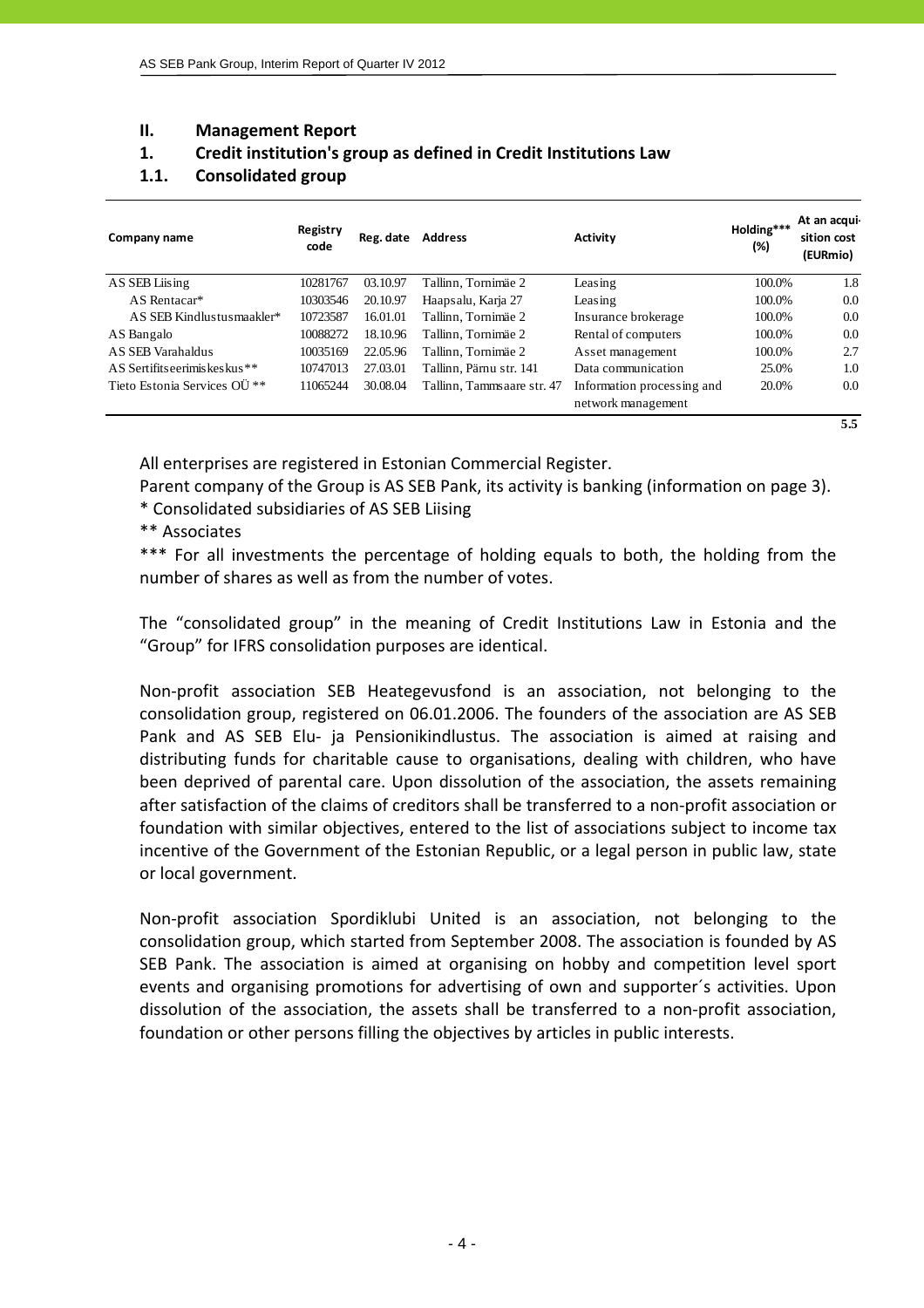# **1.2. Changes in the consolidated group during the accounting period and plans for year 2013**

On July 27, 2012 AS Bangalo (100% of the shares held by AS SEB Pank) and AS SEB Kindlustusmaakler (100% of the shares held by AS SEB Liising) were merged with AS SEB Liising .

No such events or trends have occurred by the time of publishing the report, which would affect the strategy of the group in 2013.

# **1.3. Strategy and organisation**

AS SEB Pank is 100% owned by ultimate shareholder Skandinaviska Enskilda Banken AB (publ) – parent company, which belongs to a financial group with a remarkable history of business. SEB Pank Group, a member of SEB Group, is an Estonian financial group that serves private individuals, companies and the public sector. The bank is a universal bank that offers its customers a wide range of financial services.

SEB is a leading Nordic financial services group. As a relationship bank, SEB in Sweden and the Baltic countries offers financial advice and a wide range of financial services. In Denmark, Finland, Norway and Germany the bank's operations have a strong focus on corporate and investment banking based on a full‐service offering to corporate and institutional clients. The international nature of SEB's business is reflected in its presence in 20 countries worldwide. The SEB Group has about 17,000 employees.

SEB Pank Group brings the vision of the SEB Group, which is to be the leading bank in Northern Europe based on entrepreneurship, an international presence and long‐term relationships, to life in Estonia. We promise our customers a rewarding relationship and keep this promise by always taking an innovative approach. AS SEB Pank is a leading universal bank in Estonia. We are leading within a number of areas including cash management, asset management and life insurance. AS SEB Pank acts as a Centre of Excellence within the SEB Group for Asset Management activities concerning Eastern Europe.

The more than 853 800 customers of SEB Pank Group are served by 1118 employees. The customers are served through many different channels such as 33 branch offices, 259 on‐ line post offices, 322 ATMs, 7213 POS‐terminals. There are more than 528 900 debit and credit cards in use. In addition, over 75% of our customers use our SEB Internet Bank and SEB Internet Bank for Business services.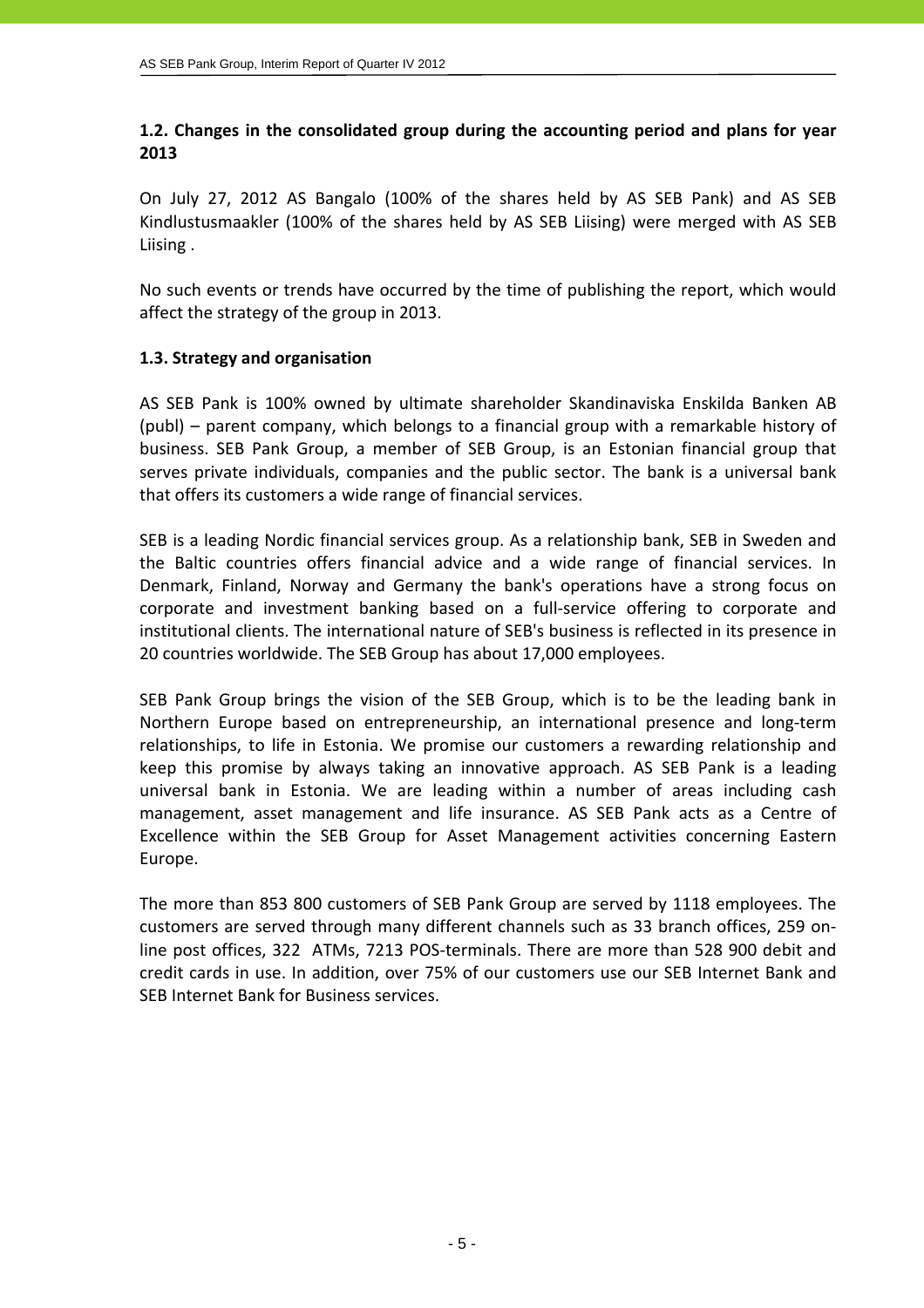# **2. Highlights**

# Effectiveness and development

In 2012, AS SEB Pank significantly increased its cooperation with the SEB Latvian and Lithuanian banks. Strengthening of cooperation in the Baltics has helped to introduce new modern banking services to our customers and reduced costs for banks. A good example of cross‐border cooperation is SEB Baltic Online, which offers the possibility for business clients to manage company accounts in SEB banks in Latvia and Lithuania, in real time, through the SEB Estonia Internet Bank.

As an important direction, AS SEB Pank developed Business Clients Financial Advisory Model in 2012. SEB Estonia began to offer financial advisory for its corporate clients, using an application created for that purpose. The novel application enables the bank to present a profound financial analysis of a company in a simple and summarised form. Companies can simulate various scenarios together with their account manager with a view to identifying risks and new business opportunities. In the second half of the year, SEB carried out a advisory project all over Estonia, counselling more than 900 corporate clients.

The consumer habits of our clients changed considerably last year. In the beginning of 2012, the number of clients using the mobile banking service surpassed the number of people who visited branches, and by the end of the year the clients of AS SEB Pank were using the mobile bank three times more than the traditional bank branches. Consumer habits have never changed this fast before in Estonian banking.

To conform to the expectations of its corporate clients, SEB opened the Mobile Bank for Business Clients in April, where it is possible to make and confirm payments, view balances of accounts and credit cards, manage e‐invoices, as well as confirm payments in bulk. The Mobile Bank for Businesses works equally well both in a smart phone and in a regular cell phone. Smart phones enable the use of special applications created for the iPhone and Android phones. Mobile Bank now also allows convenient movement between the Private and Business Client Mobile Banks.

With the triumph of mobile banking, clients have quickly adopted some other modern banking services as well. In November 2012, SEB introduced an innovative savings product on the Estonian market, Digikassa, which allows clients to set aside virtual cents generated by card payments, similarly to a conventional piggy bank. By the end of the year, the new product was being used by almost 15 000 people, who had been able to set aside almost EUR 200 000 in less than two months by saving cents on their everyday purchases. The service of Digikassa was developed to be customer‐based and utilises the principles of product design, and such simple and convenient services are likely to remain and characterise the new modern banking era.

In 2012, SEB, together with other leading Estonian banks and technology companies, started a pilot project to test an innovative payment solution, where payment card chip functionality has been moved onto a cell phone SIM card. So, in the future, the bank's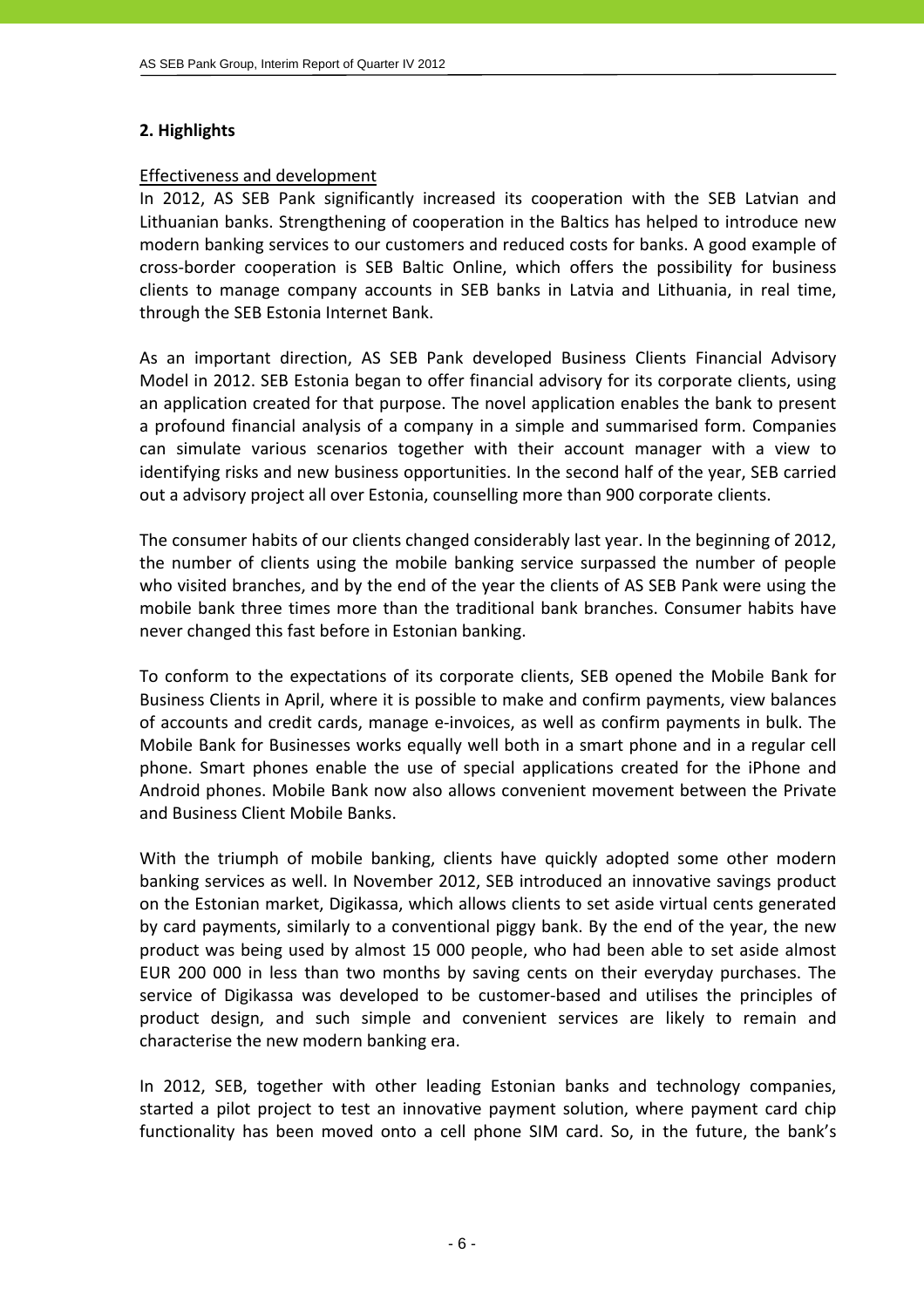customers may make their everyday card payments with a mobile phone instead of using payments made with regular plastic cards.

Gathering customer feedback plays an important role in a bank's product and business development. In the second quarter of 2012, AS SEB Pank improved its customer feedback collection system, enabling it to operatively monitor customer satisfaction, both on the level of the Baltic countries and by smaller local business units. Regular use of feedback helps to respond quickly to the market changes.

# **Organisation**

AS SEB Pank was the first large enterprise in Estonia to start paying employer's pension to its employees in 2012. In the beginning of the last year, the Estonian tax system changed; now, in addition to paying a salary, employers can contribute to the 3rd pillar pension solution of employees without it being considered a fringe benefit. The example of SEB was followed by many businesses all over Estonia.

As of 1 July 2012, Allan Parik, Member of the Board of AS SEB Pank and the Head of SEB Baltic Corporate Banking is also a Member of the Management Board of the SEB Baltic Division. His area of responsibility is managing SEB Baltic corporate banking. Allan Parik has been with the bank since 1995. In 1997, he became Head of the Large Corporates Department. He served as Head of the Corporate Banking Division from 2000, as Deputy Head of Corporate Banking from 2007, and as Head of Corporate Banking from 2009. In parallel, Allan Parik will also continue to manage SEB Estonia Corporate Banking in his capacity as Head of SEB Baltic Corporate Banking.

On 16 June 2012, 412 employees of AS SEB Pank set a Guinness world record by composing the largest mosaic picture in the world made entirely of coins in eight hours. The coin mosaic depicts a bank card.

AS SEB Pank received several awards and recognitions in 2012.

- Global monthly financial publication The Banker selected AS SEB Pank as the best bank in Estonia. SEB was also declared the best bank in Sweden, Latvia and Lithuania. The panel of The Banker was impressed by the consultancy aids created by AS SEB Pank for private and corporate clients; in other words, the manner in which we develop, in addition to our everyday work, the awareness of our clients regarding their financial affairs.
- SEB Estonia was the most popular brand in the finance sector, according to the TNS Emor brand rankings survey carried out in the beginning of 2012. The study determined the Estonian people's favourite brands out of the 149 viewed. The selection included five banks and the highest, 11th position belonged to AS SEB Pank.
- Based on its 2012 survey, the international finance magazine Euromoney has named SEB Estonia the best private banking provider in Estonia.
- Financial magazine Global Finance named AS SEB Pank the best trade finance bank in Estonia in 2012.
- The Estonian Banking Association organised a survey in 2011 and SEB's financial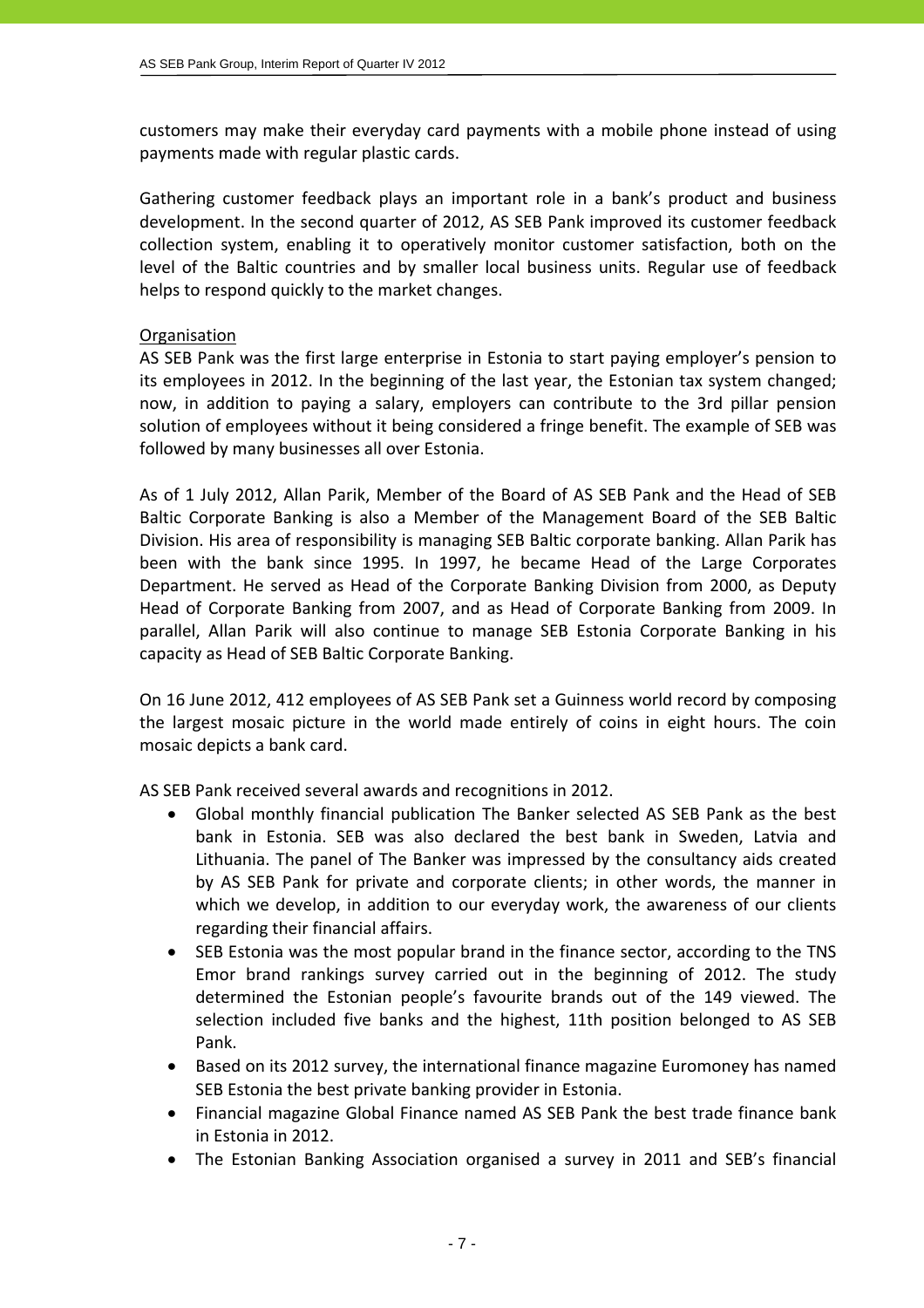helpers were elected the best banking action of the year. Both the Financial Planner and the financial analysis model for business clients are revolutionary developments in increasing financial literacy and sharing SEB's financial analysis capacity with its clients.

- AS SEB Pank won three awards in the Kuldmuna (Golden Egg) advertising and communication competition: The outdoor solution of the AS SEB Pank and RSA joint campaign was awarded a Silver Egg; bringing mobile banking to the market was considered worthy of a Bronze Egg in the category of digital advertising, and the SEB Charity Fund's print series earned a Bronze Egg.
- During the FinanceEstonia Forum, SEB Varahaldus was acknowledged with the first annual award for outstanding activities in bringing a branch of the international group to Estonia and developing its operation. For almost ten years, AS SEB Varahaldus has provided an investment management service for Eastern‐European stock funds for SEB Sweden and Luxembourg. According to the assessment of the Management Board and experts of Finance Estonia, the acknowledgement is earned by the duration of the experience and consistency of activities of SEB Varahaldus in Estonia, and the geographical range and volume of the business managed from Estonia.

# Customer relations and customer satisfaction

TNS Emor's customer satisfaction survey regarding the products and services offered by Estonia's biggest banks revealed that private clients who compared the four largest banks are most satisfied with the banking services offered by AS SEB Pank. The most valued aspects of AS SEB Pank were that it is easy to get in contact with the bank, the bank's employees are friendly, responses are given within a reasonable amount of time, the bank is trustworthy and the bank's employees have comprehensive knowledge.

Business clients also rated AS SEB Pank highly, highlighting the comprehensive knowledge of AS SEB Pank employees as well as the consultations, as the suggestions from these are good for business. Business clients also noted the trustworthiness of AS SEB Pank, its friendly employees, reasonable waiting times and that the bank keeps its promises.

# Social responsibility and sponsorship

AS SEB Pank has been engaged in charity for years, paying special attention to the next generation. The bank is focused on supporting four fields: children without parental care, high culture, recreational sports, and business environment.

One of the most pressing social problems in Estonia has been children without parental care. To help these children, in 2005 AS SEB Pank founded a non‐profit association – SEB Heategevusfond (charity fund) that organises several projects each year. The biggest project of 2012 was the Christmas tree project organised together with Delfi news portal, delivering a personal Christmas present to 1200 children deprived of parental care all over Estonia.

Another large project next to the Christmas tree was a training for 43 replacement homes in Estonia on knowledge and skills in fire safety. Rescue specialists explained to almost 1200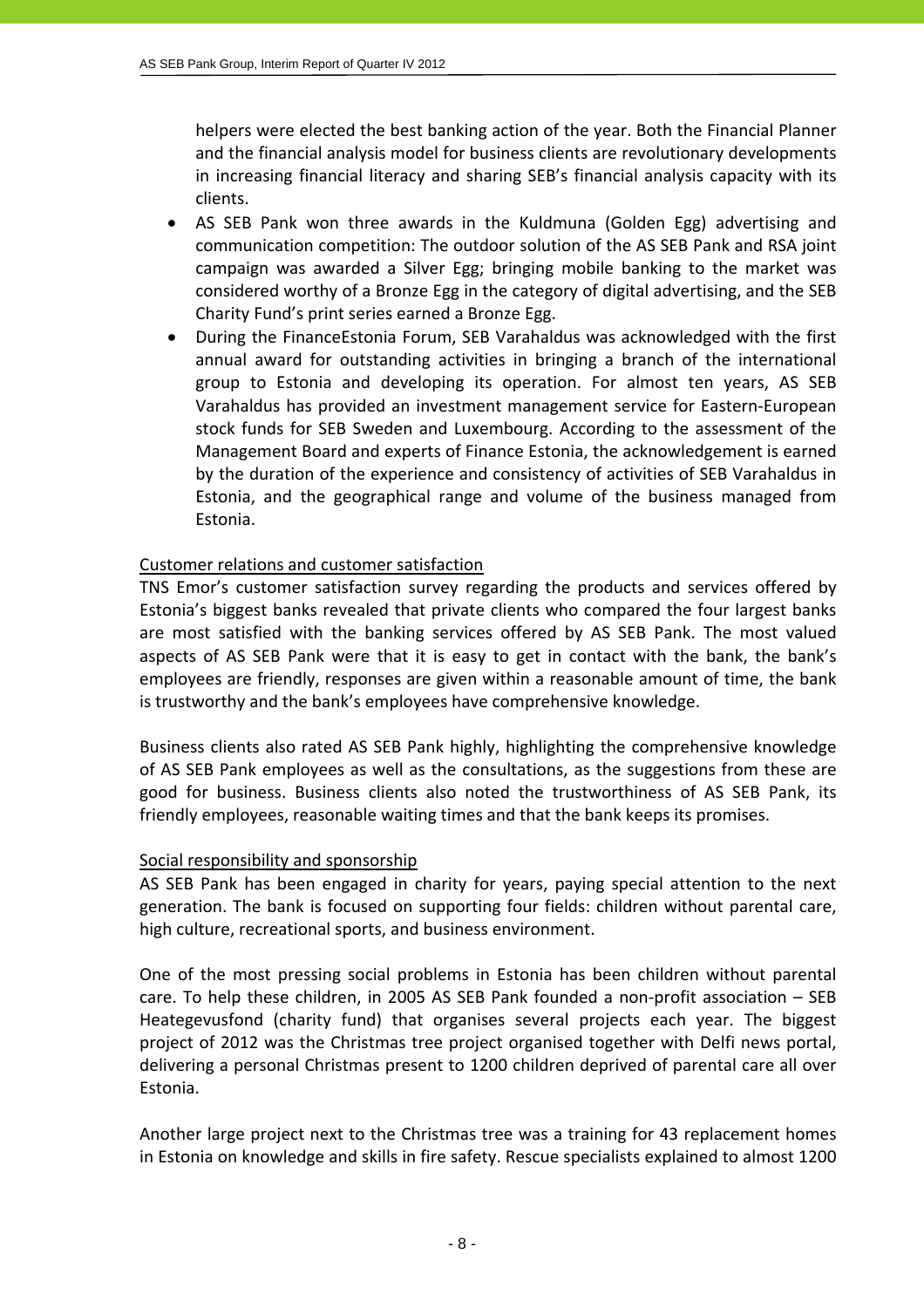children and employees of shelters and substitute homes, how a fire gets started and develops and what to do when a fire has already flared up. The project initiated by SEB Heategevusfond was carried out in cooperation with the Rescue Board and the Ministry of Internal Affairs.

The largest cultural project was giving out the audience awards for both the male and female soloists of the Estonian National Opera, selected by visitors to the opera. AS SEB Pank is a gold sponsor of the Estonian National Opera.

AS SEB Pank supports Estonia's leading business plan competition Ajujaht, which is designed to contribute to the creation of new knowledge based companies and to boost the business skills of students and young scientists. The winner of the 2012 competition was Raybike, a three‐wheeled scooter with unique control system.

As a promoter of recreational sports, AS SEB Pank is a sponsor of some of the largest sports events in our region. AS SEB Pank sponsored the following sports events in 2012:

- Tartu marathon, which was the Estonia's largest cross‐country skiing competition, with 6750 participants;
- 25th SEB May Run with almost 12 000 women this is the participation record of the twenty‐five years of history of the May runs;
- SEB 30th Tartu Running Marathon with more than 3900 runners;
- SEB 31st Tartu Cycling Race with more than 4200 bikers;
- SEB Tallinn Marathon which was the largest sports competition in the Baltics with more than 18 000 participants. SEB Tallinn Marathon is one of the world's 50 most prestigious marathons;
- SEB 6th Tartu Roller Skating Marathon with more than 1500 roller skaters;
- SEB 15th Tartu Cycling Marathon with more than 7400 cyclists.

In 2012, the non-profit organisation founded by AS SEB Pank and Tallink Grupp, SEB Tallink Tennis Team, achieved great results, developing a professional preparation system for talented young tennis players and helping them achieve world‐class results. The strategic objective of the long‐term team is to develop young talents into tennis players that have an ability to break through to the international arena.

In addition to the above, AS SEB Pank also participated in the international action Earth Hour.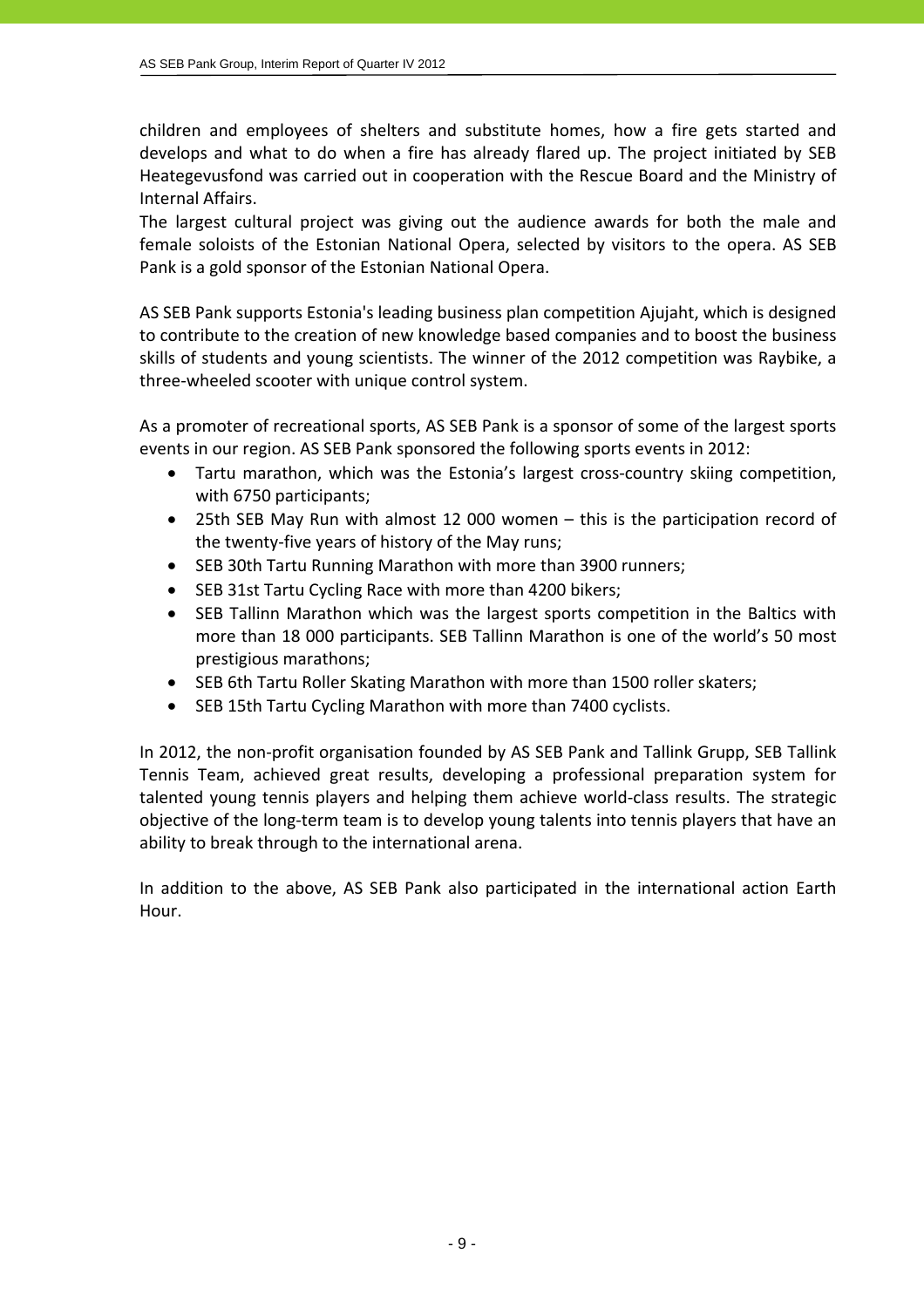# **3. Capital adequacy**

| <b>CAPITAL BASE</b>                                                             | 31.12.12 | 31.12.11 |
|---------------------------------------------------------------------------------|----------|----------|
| Paid-in share capital                                                           | 42.5     | 42.5     |
| Premium                                                                         | 86.3     | 86.1     |
| General banking reserves                                                        | 19.4     | 19.5     |
| Retained earnings / loss                                                        | 481.9    | 383.8    |
| Unrealised profit for previous periods on shares of subsidiaries and associated |          |          |
| companies (negative)                                                            | $-0.1$   | $-0.1$   |
| Intangibles                                                                     | $-0.5$   | $-0.4$   |
| Audited profit for the period                                                   | 0.0      | 98.1     |
| Total primary own funds                                                         | 629.5    | 629.5    |
| Subordinated debt                                                               | 0.0      | 50.0     |
| Available for sale financial instruments                                        | 0.4      | 0.1      |
| Unrealised part of profit on shares of subsidiaries and associated companies    | 0.0      | 0.1      |
| Allowances and adjustments exceeding expected loss                              | 10.1     | 10.6     |
| Total supplementary own funds                                                   | 10.5     | 60.8     |
| <b>Total deductions</b>                                                         | 0.0      | 0.0      |
| Primary own funds after deductions                                              | 629.5    | 629.5    |
| Supplementary own funds after deductions                                        | 10.5     | 60.8     |
| Own funds included in calculation of capital adequacy                           | 640.0    | 690.3    |

| <b>CAPITAL REQUIREMENTS</b>                                                          | 31.12.12 | 31.12.11 |
|--------------------------------------------------------------------------------------|----------|----------|
| Municipalities and regions with standardised approach                                | 6.0      | 5.4      |
| State agencies, non-profit institutions and associations with standardised           | 0.1      | 0.1      |
| Retail claims with standardised approach                                             | 16.2     | 13.9     |
| Overdue claims with standardised approach                                            | 0.0      | 1.2      |
| Shares of investment funds with standardised approach                                | 0.4      | 0.4      |
| Other assets with standardised approach                                              | 3.3      | 2.1      |
| Credit institutions, investment firms and municipalities with IRB                    | 5.1      | 7.0      |
| Other companies with IRB                                                             | 125.2    | 128.2    |
| Retail claims with IRB                                                               | 38.7     | 41.8     |
| Total capital requirements for covering the credit risk and counterparty credit risk | 195.0    | 200.1    |
| Capital requirement for covering interest position risk                              | 1.1      | 1.0      |
| Capital requirement for covering AMA of operational risk                             | 11.4     | 11.2     |
| Capital requirements total                                                           | 207.5    | 212.3    |
| Transition period floor of own funds if using IRB                                    | 303.1    | 301.5    |
| Capital requirements for calculating capital adequacy                                | 303.1    | 301.5    |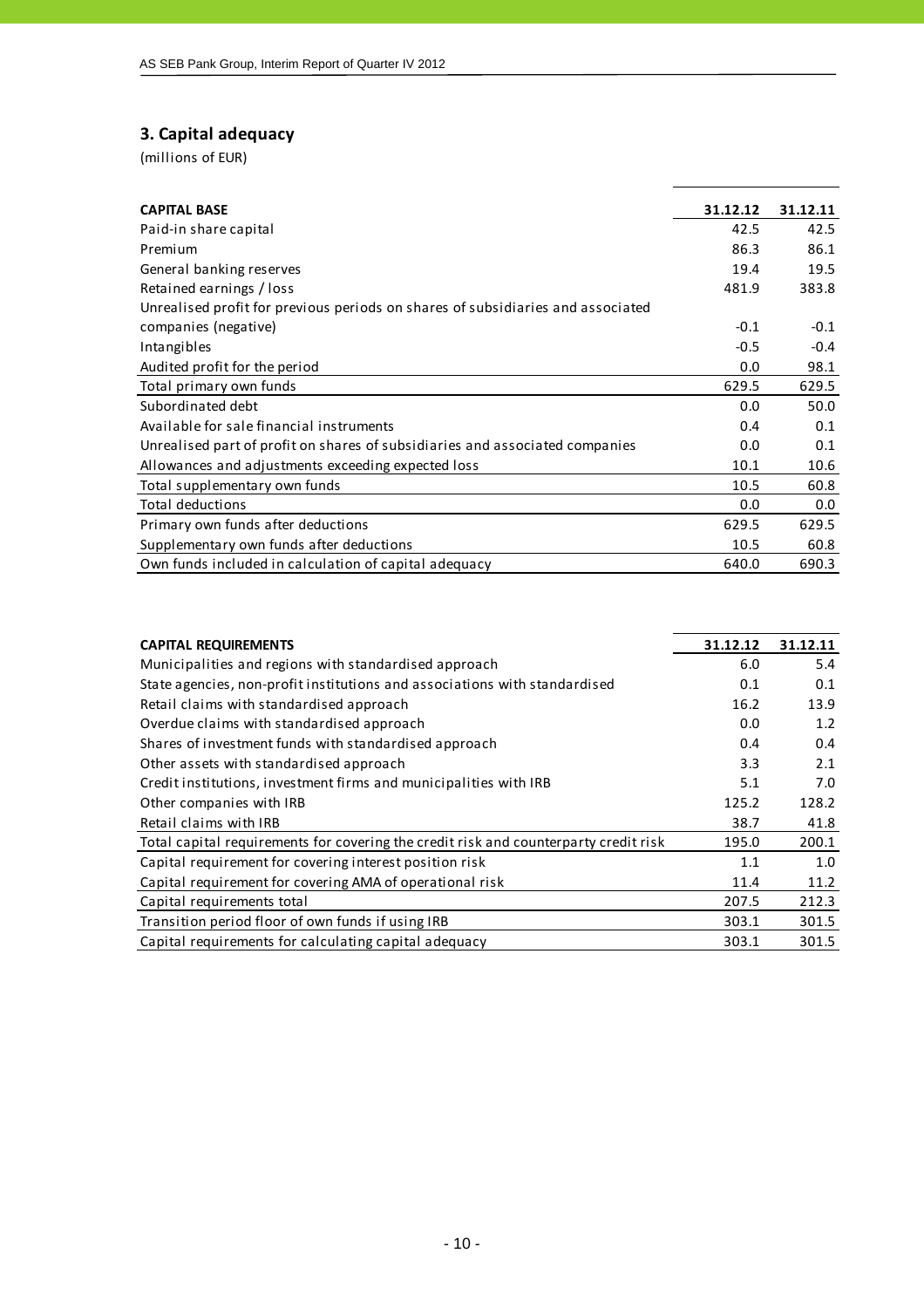#### **CAPITAL RATIOS**

|                         |       | 31.12.12 31.12.11 |
|-------------------------|-------|-------------------|
| Capital adequacy, %     | 21.12 | 22.90             |
| Tier 1 Capital Ratio, % | 20.77 | 20.88             |
| Tier 2 Capital Ratio, % | 0.35  | 2.02              |

#### **MEMBERS OF CONSOLIDATION GROUP, INCLUDED TO CAPITAL ADEQUACY CALCULATION**

AS SEB Pank AS SEB Liising Group AS Bangalo AS Bangalo (united with AS SEB Liising in July 2012)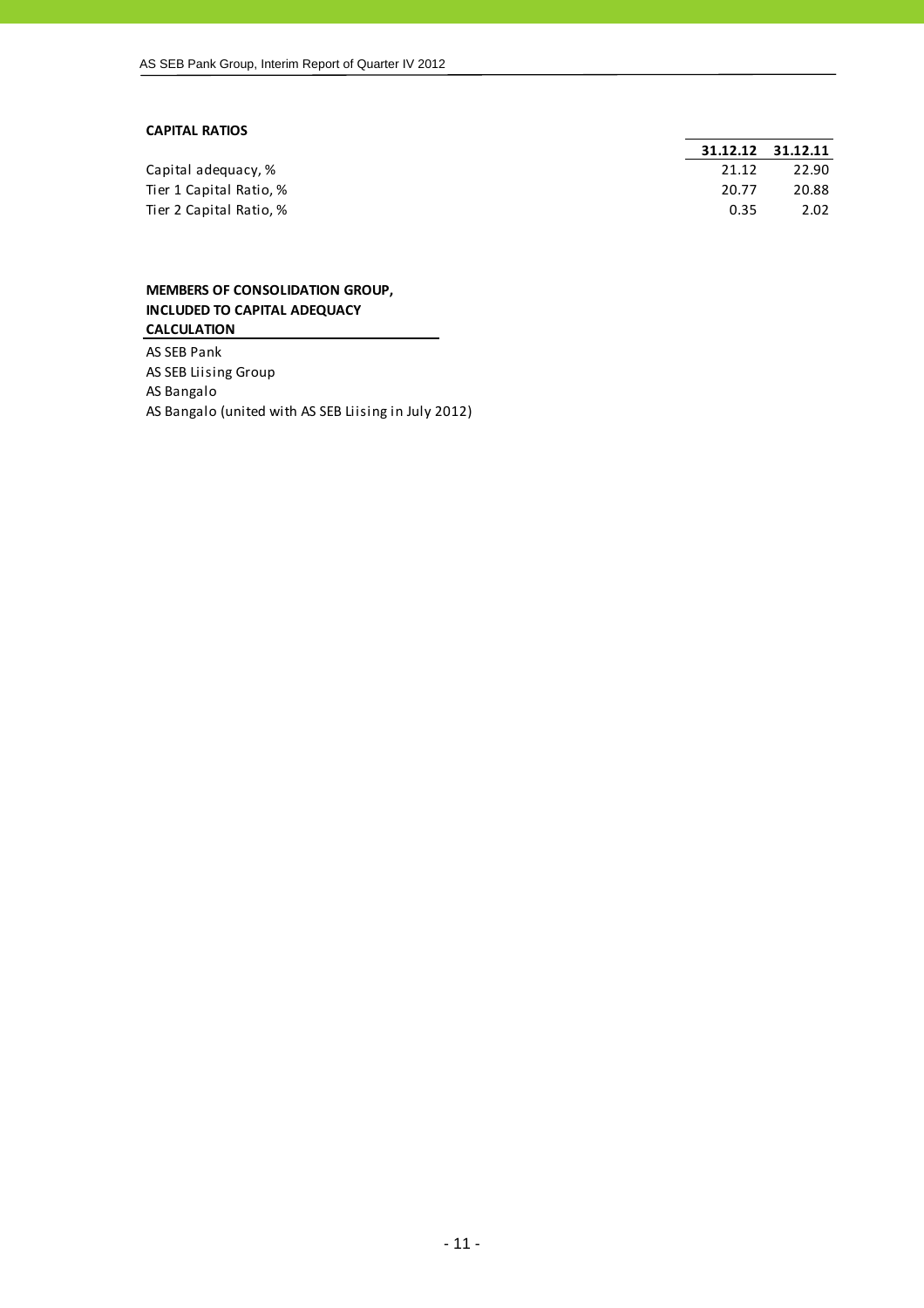| 4. Risk concentration                                                                                                   |          |       |
|-------------------------------------------------------------------------------------------------------------------------|----------|-------|
| (millions of EUR)                                                                                                       | 31.12.12 |       |
| Total claims against persons associated with the credit institution's<br>consolidation group                            | 1.0      | 1.3   |
| The share of claims of the persons associated with the credit institution's<br>consolidation group in net own funds, %, | 0.16     | 0.18  |
| Total of large exposure claims                                                                                          | 355.2    | 269.0 |
| The share of large exposure claims in net own funds, %                                                                  | 55.49    | 38.98 |
| Number of large exposure customers                                                                                      | 5        | 4     |

#### **5. Key figures**

| (millions of EUR)                       |          |          |
|-----------------------------------------|----------|----------|
|                                         | 31.12.12 | 31.12.11 |
| Net profit                              | 71.3     | 98.1     |
| Average equity                          | 666.6    | 581.1    |
| Return on equity (ROE), %               | 10.70    | 16.88    |
| Average assets                          | 4,143.5  | 4,214.9  |
| Return on assets (ROA), %               | 1.72     | 2.33     |
| Net interest income                     | 81.2     | 88.7     |
| Average interest earning assets         | 4,034.7  | 4,101.7  |
| Net interest margin (NIM), %            | 2.01     | 2.16     |
| Spread, %                               | 1.88     | 2.00     |
| Cost / Income ratio, %                  | 45.1     | 45.1     |
| Ratio of individually impaired loans, % | 1.39     | 2.25     |

#### **Explanations**

Return on equity (ROE) = Net profit/Average equity \* 100 Average equity = (Equity of current year end + Equity of previous year end)/2 Return on assets (ROA) = Net profit/Average assets \* 100 Average assets = (Assets of current year end + Assets of previous year end)/2 Cost of interest bearing liabilities = Interest expenses/Average interest bearing liabilities \*100 Cost/Income Ratio = Total Operating Expenses/Total Income \* 100 Spread = Yield on interest earning assets ‐ Cost of interest bearing liabilities Net interest margin (NIM) = Net interest income/Average interest earning assets \* 100 Yield on interest earning assets = Interest income/Average interest earning assets \*100

Ratio of individually impaired loans = Individually impaired loans/Loans to customers and credit institutions\* 100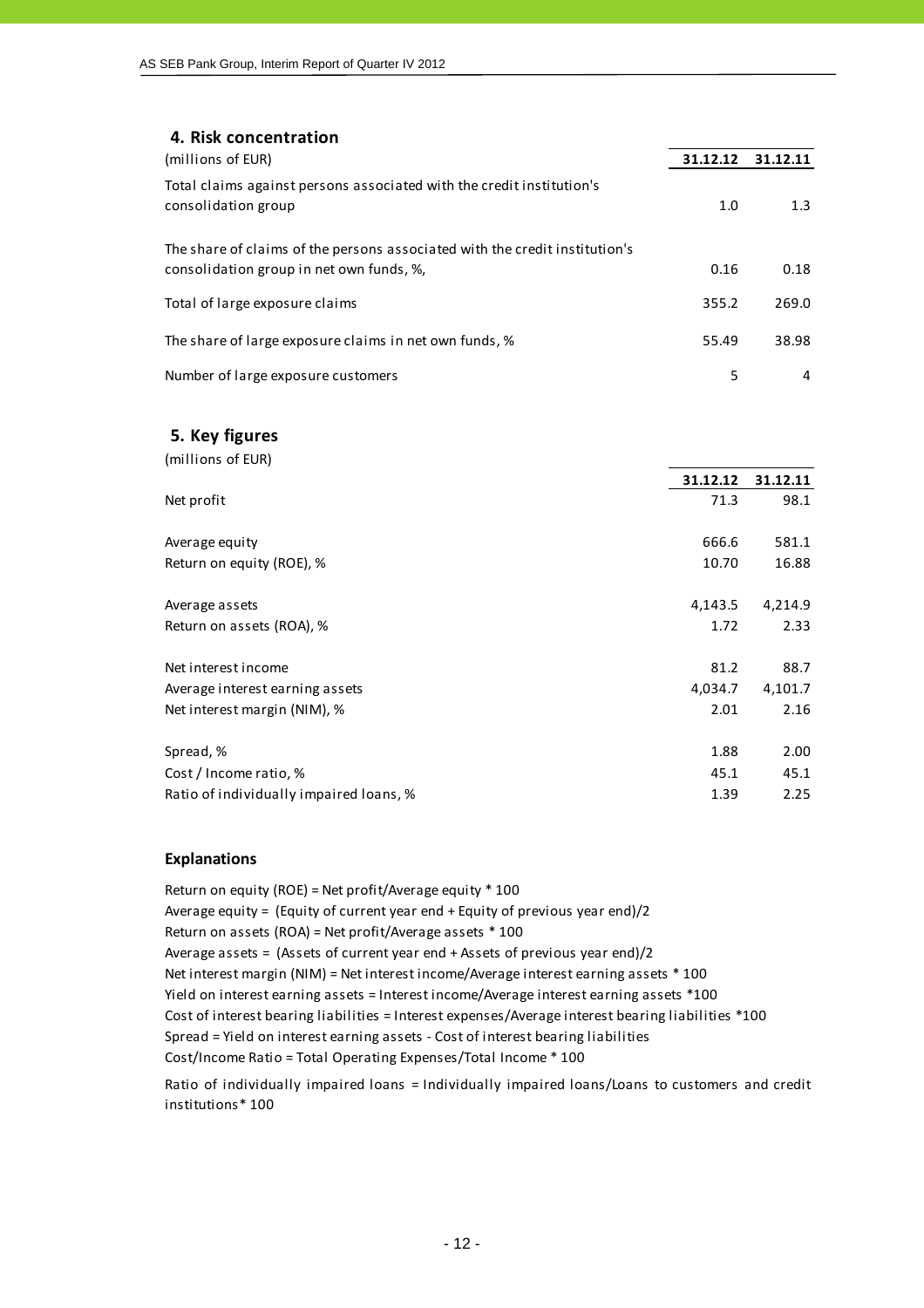#### **Interest earning assets:**

Balances with central bank Loans and advances to credit institutions Loans and advances to customers Debt securities and other fixed income securities (all without accrued interests)

#### **Interest bearing liabilities:**

Due to credit institutions Due to customers Loan funds Subordinated loans (all without accrued interests)

#### **Total Operating Expenses:**

Personnel expenses Other expenses Depreciation, amortisation and impairment of tangible and intangible assets

#### **Total Income:**

Net interest income Net fee and commission income Net income from foreign exchange Gains less losses from financial assets at fair value through profit or loss Income from dividends Gains less losses from investment securities Share of profit of associates Other income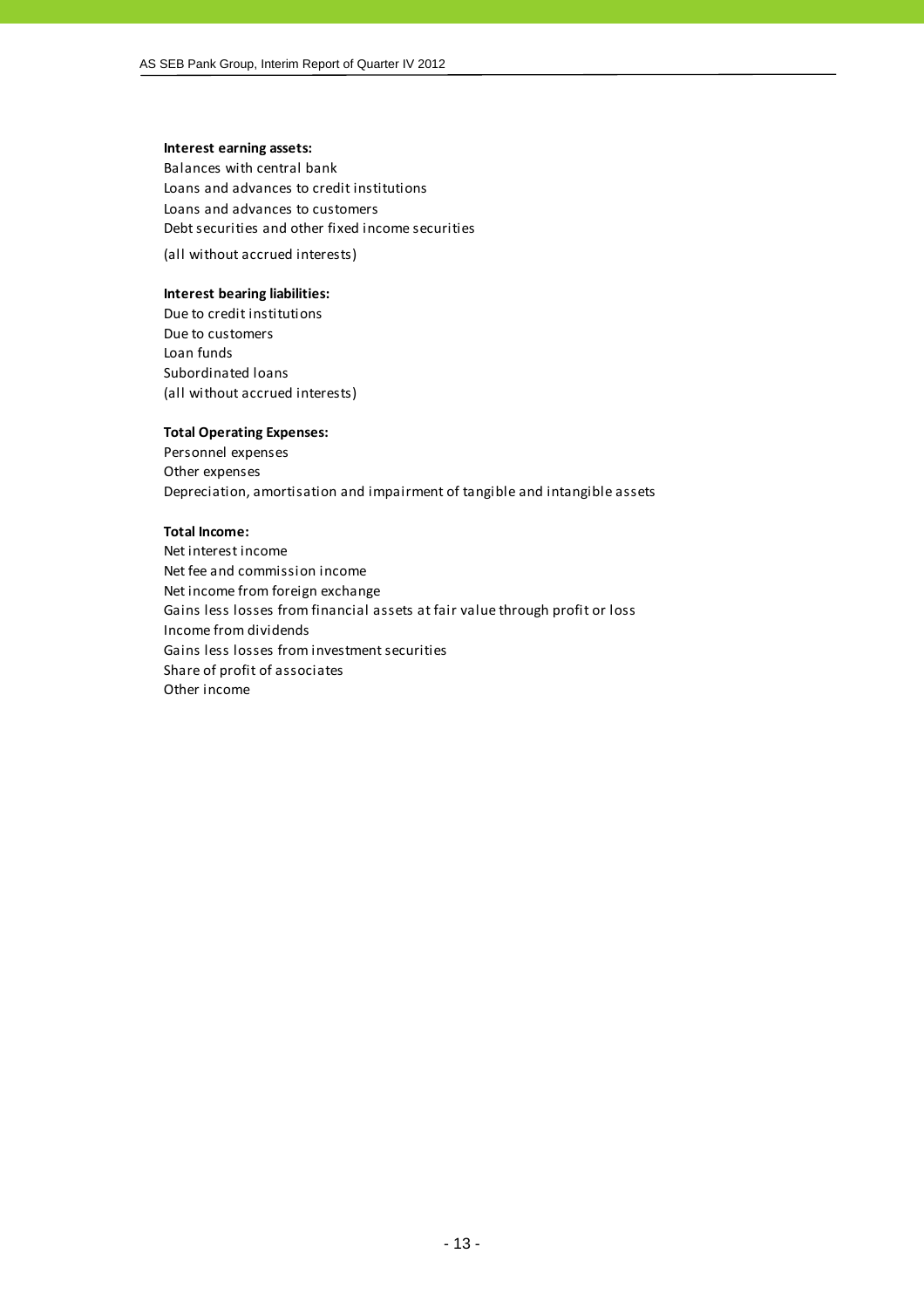# **III. Consolidated financial statements**

# **1. Consolidated income statement**

(millions of EUR)

|                                                           |                | 2012           |        | 2011          |         |
|-----------------------------------------------------------|----------------|----------------|--------|---------------|---------|
|                                                           |                | Note 12 months |        | QIV 12 months | QIV     |
| Interest and similar income                               | $\overline{2}$ | 109.7          | 22.6   | 129.8         | 34.3    |
| Interest expenses and similar charges                     | 3              | $-28.5$        | $-5.0$ | $-41.1$       | $-11.1$ |
| Net Interest Income                                       |                | 81.2           | 17.6   | 88.7          | 23.2    |
| Fee and commission income                                 | 4              | 51.8           | 13.7   | 51.1          | 12.0    |
| Fee and commission expense                                | 5              | $-14.7$        | $-3.9$ | $-13.9$       | $-3.6$  |
| Net fee and commission income                             |                | 37.1           | 9.8    | 37.2          | 8.4     |
| Net income from foreign exchange                          |                | 4.8            | 1.2    | 4.9           | 1.4     |
| Gains less losses from financial assets at fair value     |                |                |        |               |         |
| through profit or loss                                    |                | 2.5            | 0.4    | 2.2           | 1.1     |
| Gains less losses from investment securities              |                | $-0.1$         | $-0.1$ | $-0.2$        | $-0.2$  |
| Share of profit of associates                             |                | 0.2            | 0.1    | 0.1           | 0.1     |
| Other income                                              |                | 0.6            | 0.1    | 0.5           | 0.0     |
| Personnel expenses                                        |                | $-33.6$        | $-8.4$ | $-34.8$       | $-7.8$  |
| Other expenses                                            |                | $-20.1$        | $-5.2$ | $-22.3$       | $-6.0$  |
| Depreciation, amortisation and impairment of tangible and |                |                |        |               |         |
| intangible assets                                         |                | $-3.2$         | $-0.8$ | $-3.0$        | $-0.7$  |
| Profit before impairment losses on loans and advances     |                | 69.4           | 14.7   | 73.3          | 19.5    |
| Impairment losses on loans and advances                   | 6              | 1.9            | 0.4    | 24.8          | 2.4     |
| Profit before income tax                                  |                | 71.3           | 15.1   | 98.1          | 21.9    |
| Income tax                                                |                | 0.0            | 0.0    | 0.0           | 0.0     |
| Net profit                                                |                | 71.3           | 15.1   | 98.1          | 21.9    |
| Profit attributable to the sole equity holder             |                | 71.3           | 15.1   | 98.1          | 21.9    |

#### **2. Consolidated statement of comprehensive income**

|                                                       | 2012      |      | 2011          |      |
|-------------------------------------------------------|-----------|------|---------------|------|
|                                                       | 12 months |      | QIV 12 months | QIV  |
| Net profit                                            | 71.3      | 15.1 | 98.1          | 21.9 |
| Other comprehensive income/expense                    |           |      |               |      |
| Revaluation of available-for-sale financial assets    | 0.6       | 0.2  | $-0.1$        | 0.3  |
| Total other comprehensive income/expense              | 0.6       | 0.2  | $-0.1$        | 0.3  |
| Total comprehensive income                            | 71.9      | 15.3 | 98.0          | 22.2 |
| Sole equity holder of the parent entity (total)       | 71.9      | 15.3 | 98.0          | 22.2 |
| -Total comprehensive income from continued operations | 71.9      | 15.3 | 98.0          | 22.2 |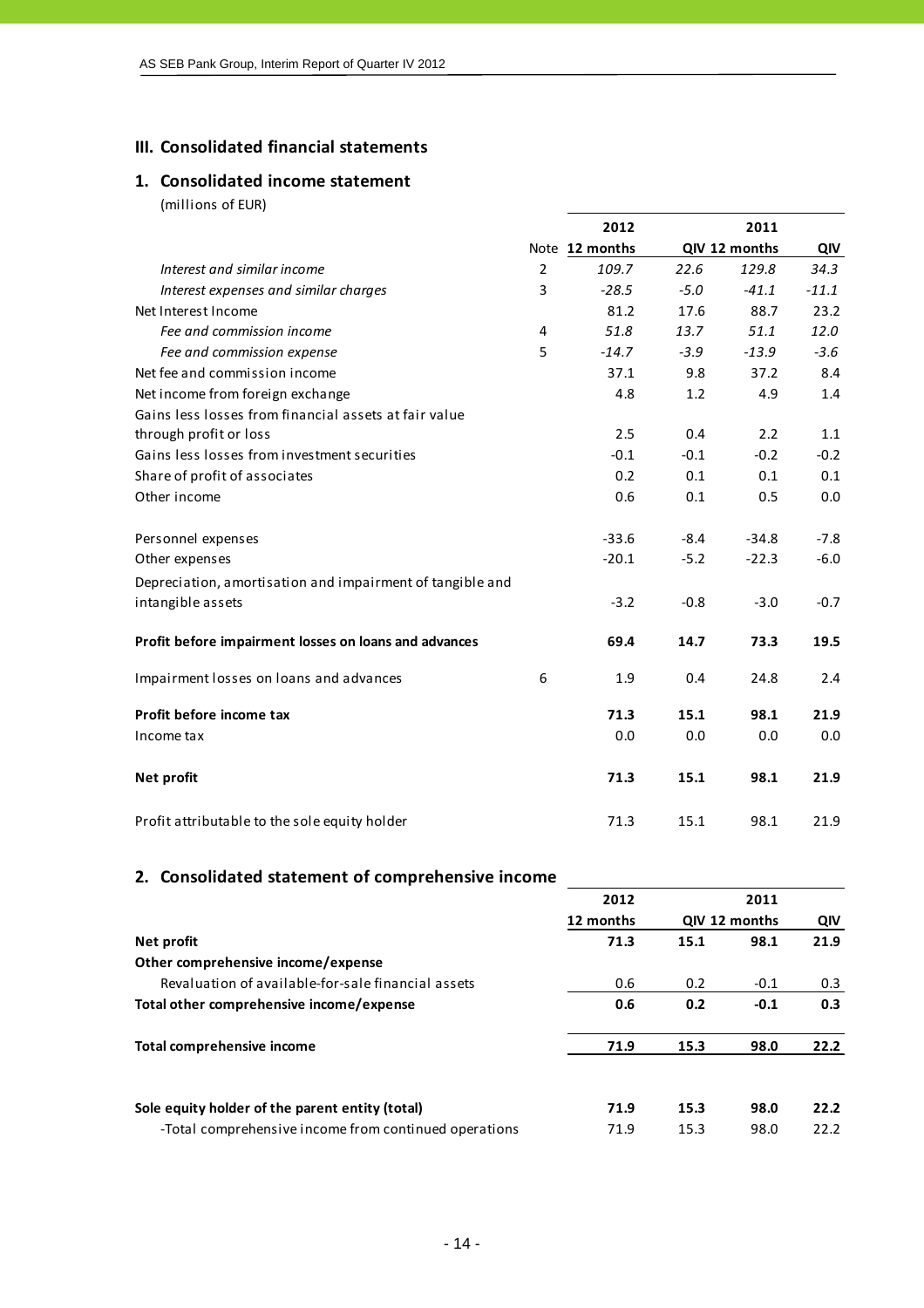# **3. Consolidated statement of financial position**

(millions of EUR)

|                                           | 31.12.12 | 31.12.11 |
|-------------------------------------------|----------|----------|
| <b>ASSETS</b>                             |          |          |
| Cash                                      | 46.6     | 38.7     |
| Balances with central bank                | 191.0    | 49.5     |
| Loans and advances to credit institutions | 291.4    | 423.0    |
| Loans and advances to customers           | 3,585.3  | 3,540.5  |
| Financial assets held for trading         | 21.4     | 21.0     |
| Available-for-sale financial assets       | 5.3      | 4.9      |
| Other assets                              | 31.7     | 18.0     |
| Investments in associates                 | 0.6      | 0.5      |
| Intangible assets                         | 0.5      | 0.4      |
| Property, plant and equipment             | 9.2      | 7.5      |
| <b>TOTAL ASSETS</b>                       | 4,183.0  | 4,104.0  |

#### **LIABILITIES AND SHAREHOLDERS' EQUITY**

| Due to credit institutions                                 | 748.2   | 948.5   |
|------------------------------------------------------------|---------|---------|
| Due to customers                                           | 2,610.7 | 2,378.8 |
| Loan funds                                                 | 24.0    | 18.1    |
| Other liabilities                                          | 73.7    | 54.8    |
| Financial liabilities at fair value through profit or loss | 21.7    | 20.5    |
| Provisions                                                 | 1.9     | 2.9     |
| Subordinated loans                                         | 0.0     | 50.1    |
| <b>Total Liabilities</b>                                   | 3,480.2 | 3,473.7 |
| Share capital                                              | 42.5    | 42.5    |
| Share premium                                              | 86.3    | 86.1    |
| Other reserves                                             | 20.3    | 19.8    |
| Retained earnings                                          | 553.7   | 481.9   |
| Total shareholders' equity                                 | 702.8   | 630.3   |
| TOTAL LIABILITIES AND SHAREHOLDERS' EQUITY                 | 4,183.0 | 4,104.0 |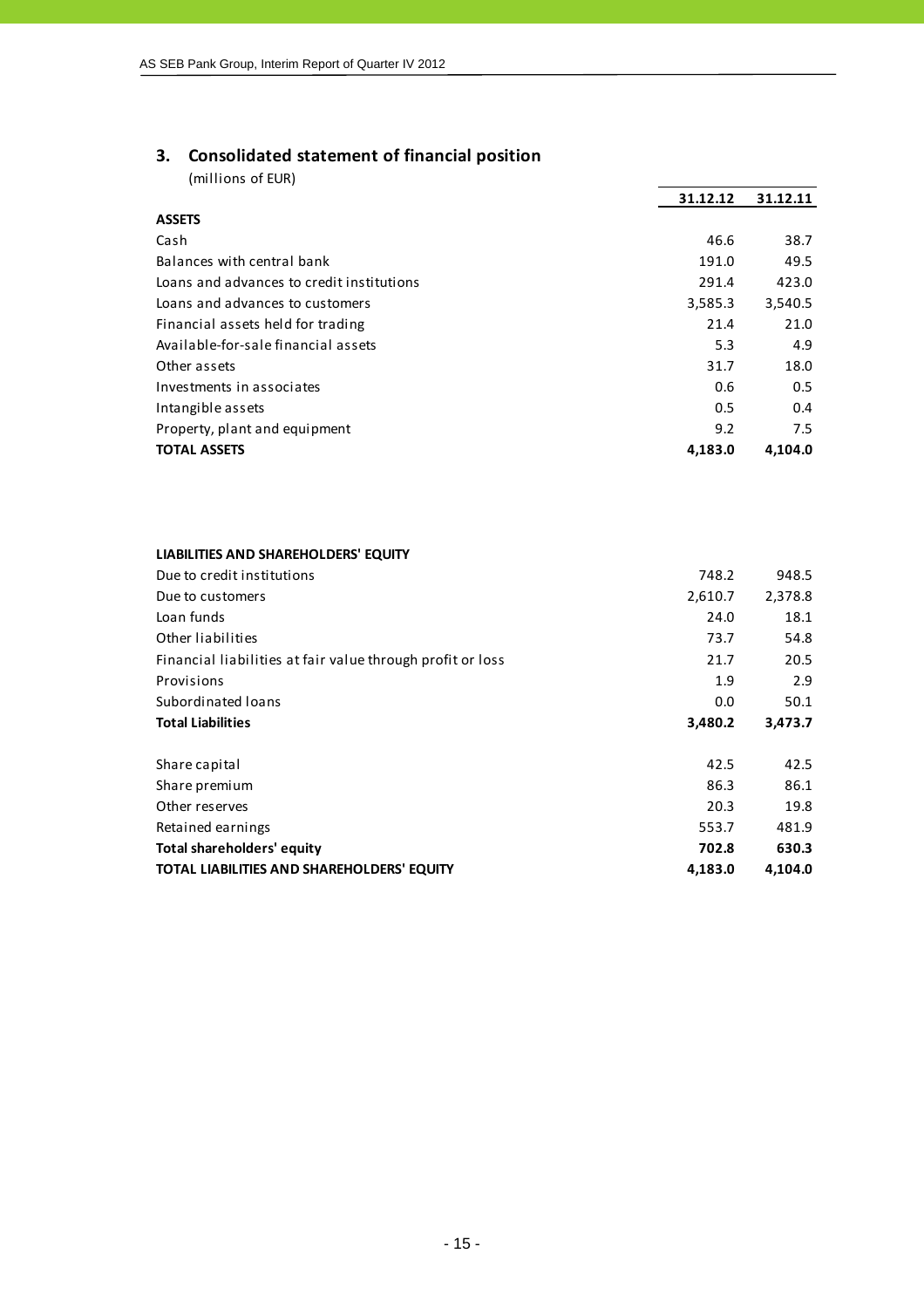# **4. Consolidated cash flow statement**

|                                                                                 | 2012      | 2011      |
|---------------------------------------------------------------------------------|-----------|-----------|
|                                                                                 | 12 months | 12 months |
| I. Cash flows from operating activities                                         |           |           |
| Interest received                                                               | 112.9     | 128.9     |
| Interest paid                                                                   | $-33.5$   | $-41.8$   |
| Fee and commission received                                                     | 51.8      | 51.1      |
| Fee and commission paid                                                         | $-14.7$   | $-13.9$   |
| Net trading income and other operating income                                   | 5.8       | 4.3       |
| Personnel expenses and other operating expenses                                 | $-51.0$   | $-53.1$   |
| Cash flows from operating activities before changes in the operating assets     |           |           |
| and liabilities                                                                 | 71.3      | 75.5      |
| Changes in operating assets:                                                    |           |           |
| Loans and advances to credit institutions and mandatory reserve in central bank | 171.9     | $-322.1$  |
| Loans and advances to customers                                                 | $-45.5$   | 91.0      |
| Other assets                                                                    | $-7.8$    | 1.9       |
| <b>Changes of operating liabilities:</b>                                        |           |           |
| Due to credit institutions                                                      | $-178.4$  | $-481.7$  |
| Due to customers                                                                | 233.3     | 228.7     |
| Loan funds                                                                      | 5.9       | 4.8       |
| Other liabilities                                                               | 0.7       | $-4.4$    |
| Cash flow from (used in) operating activities                                   | 251.4     | $-406.3$  |
| II. Cash flows from investing activities                                        |           |           |
| Net increase-/decrease+ of investment portfolio securities                      | 0.6       | $-0.3$    |
| Proceeds from sale and liquidation of associates and subsidiaries               | 0.0       | 0.4       |
| Purchase of investment properties, tangible and intangible assets               | $-5.0$    | $-3.4$    |
| Proceeds from sale of investment properties, tangible and intangible assets     | 0.0       | 1.9       |
| Cash flow from (used in) investing activities                                   | $-4.4$    | $-1.4$    |
| III. Cash flows from financing activities                                       |           |           |
| Repayments of subordinated loans                                                | $-50.0$   | $-67.0$   |
| Cash used in financing activities                                               | $-50.0$   | $-67.0$   |
| Net decrease/increase in cash and cash equivalents                              | 197.0     | -474.7    |
| Cash and cash equivalents at the beginning of period                            | 87.3      | 562.0     |
| Effect of exchange rate changes on cash and cash equivalents                    | 0.0       | 0.0       |
| Cash and cash equivalents at the end of period                                  | 284.3     | 87.3      |

| Cash and cash equivalents includes:                      | 31.12.12 | 31.12.11 |
|----------------------------------------------------------|----------|----------|
| Cash on hand                                             | 46.6     | 38.7     |
| Balances with the central bank without mandatory reserve | 166.1    | 0.0      |
| Liquid deposits in other credit institutions             | 71.5     | 47.4     |
| Trading portfolio                                        | 0.1      | 1.2      |
|                                                          | 284.3    | 87.3     |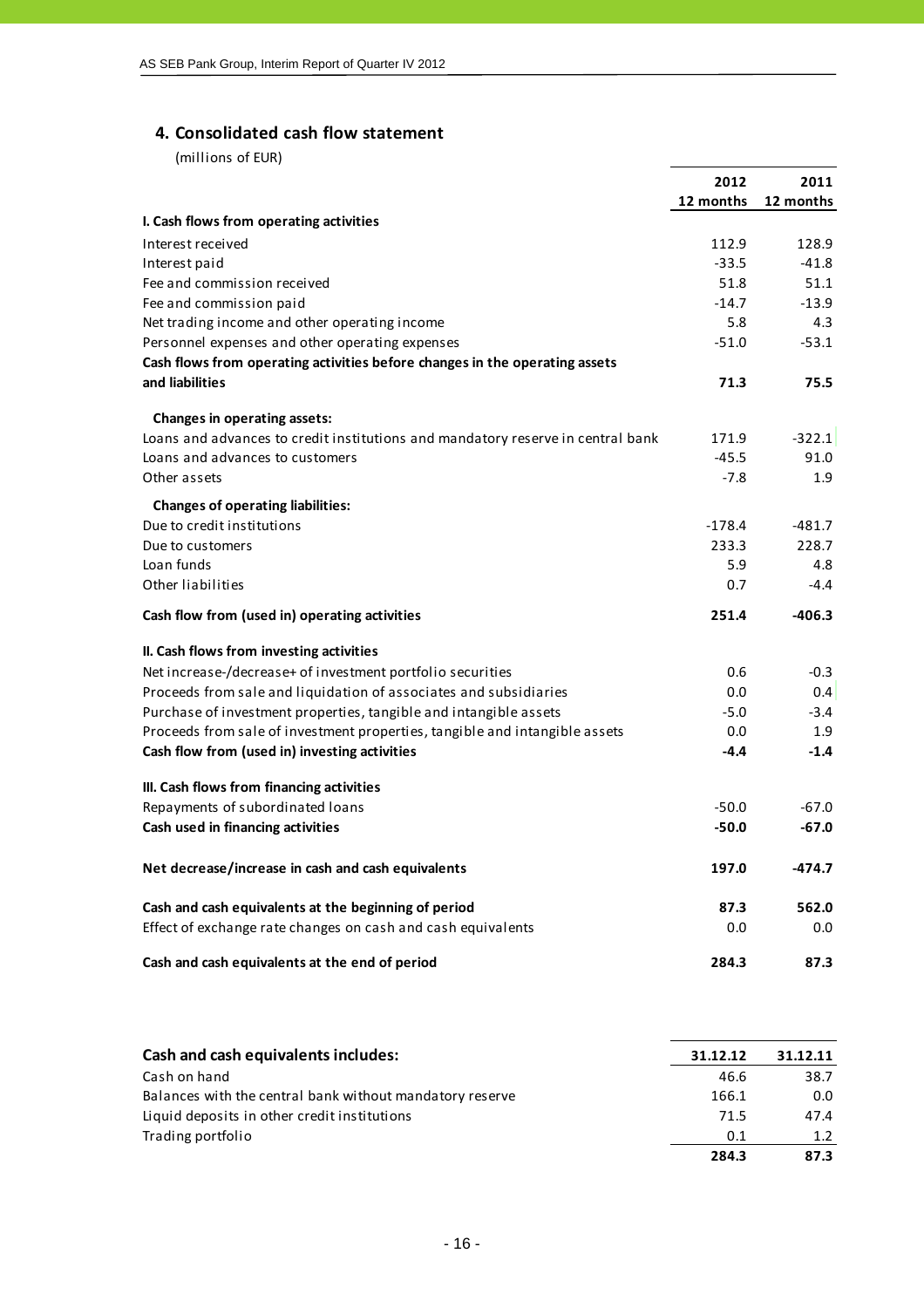# **5. Changes in consolidated shareholders' equity**

|                                                                  |              |              |                 |          | <b>Total</b>  |
|------------------------------------------------------------------|--------------|--------------|-----------------|----------|---------------|
|                                                                  | <b>Share</b> | <b>Share</b> |                 | Retained | shareholders' |
|                                                                  | capital      | premium      | <b>Reserves</b> | profit   | equity        |
| Year beginning 01.01.2011                                        | 42.5         | 86.1         | 20.0            | 383.2    | 531.8         |
| Statutory reserve                                                | 0.0          | 0.0          | $-0.1$          | 0.1      | 0.0           |
| Other                                                            | 0.0          | 0.0          | 0.0             | 0.5      | 0.5           |
| Net profit                                                       | 0.0          | 0.0          | 0.0             | 98.1     | 98.1          |
| Other comprehensive expense:                                     |              |              |                 |          |               |
| Net change in available-for-sale                                 |              |              |                 |          |               |
| financial assets                                                 | 0.0          | 0.0          | $-0.1$          | 0.0      | $-0.1$        |
| Total other comprehensive expense                                | 0.0          | 0.0          | $-0.1$          | 0.0      | $-0.1$        |
| Total comprehensive income                                       | 0.0          | 0.0          | $-0.1$          | 98.1     | 98.0          |
| <b>Final balance 31.12.2011</b>                                  | 42.5         | 86.1         | 19.8            | 481.9    | 630.3         |
| Year beginning 01.01.2012                                        | 42.5         | 86.1         | 19.8            | 481.9    | 630.3         |
| Statutory reserve                                                | 0.0          | 0.0          | $-0.1$          | 0.1      | 0.0           |
| Other                                                            | 0.0          | 0.2          | 0.0             | 0.4      | 0.6           |
| Net profit                                                       | 0.0          | 0.0          | 0.0             | 71.3     | 71.3          |
| Other comprehensive expense:<br>Net change in available-for-sale |              |              |                 |          |               |
| financial assets                                                 | 0.0          | 0.0          | 0.6             | 0.0      | 0.6           |
| Total other comprehensive expense                                | 0.0          | 0.0          | 0.6             | 0.0      | 0.6           |
| Total comprehensive income                                       | 0.0          | 0.0          | 0.6             | 71.3     | 71.9          |
| <b>Final balance 31.12.2012</b>                                  | 42.5         | 86.3         | 20.3            | 553.7    | 702.8         |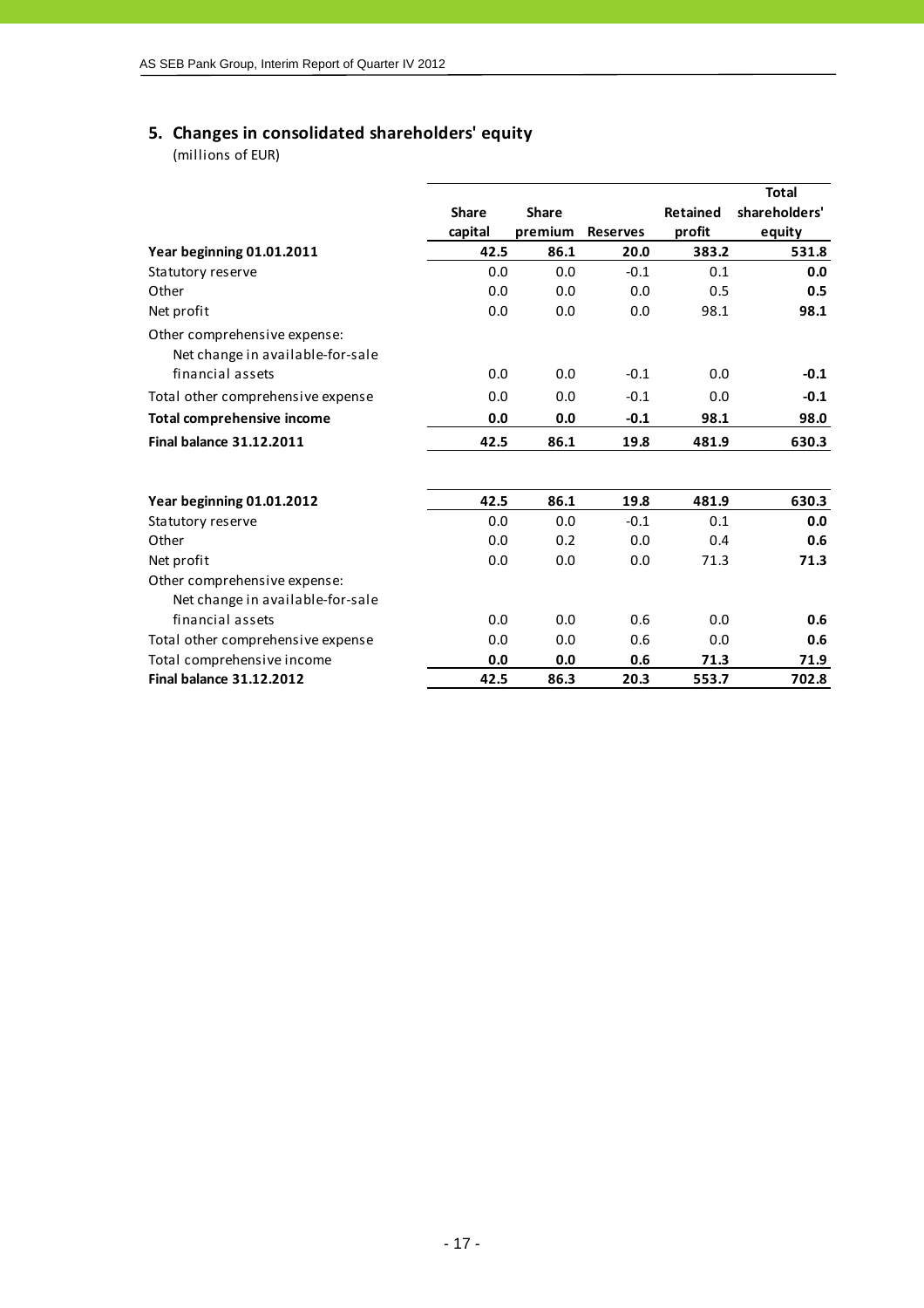# **6. Contingent assets and liabilities and commitments**

(millions of EUR)

| 31.12.12                                                                                   | <b>Contract amount</b> |                    | <b>Balance value</b> |                    |  |
|--------------------------------------------------------------------------------------------|------------------------|--------------------|----------------------|--------------------|--|
|                                                                                            | <b>Assets</b>          | <b>Liabilities</b> | <b>Assets</b>        | <b>Liabilities</b> |  |
| 1. Irrevocable and revocable transactions                                                  | 7.6                    | 1,024.0            | 0.0                  | 0.0                |  |
| 1.1. Guarantees and other similar off-balance sheet<br>irrovocable liabilitieas and claims | 1.1                    | 268.5              | 0.0                  | 0.0                |  |
| incl. financial quarantees                                                                 | 0.0                    | 92.1               | 0.0                  | 0.0                |  |
| 1.2. Loan commitments                                                                      | 6.5                    | 655.5              | 0.0                  | 0.0                |  |
| 1.3. Other revocable transactions                                                          | 0.0                    | 100.0              | 0.0                  | 0.0                |  |
| 2. Derivatives                                                                             | 521.4                  | 520.7              | 21.3                 | 21.7               |  |
| 2.1. Currency related derivatives                                                          | 114.6                  | 114.5              | 0.5                  | 0.4                |  |
| 2.2. Interest related derivatives                                                          | 379.1                  | 378.9              | 19.5                 | 19.4               |  |
| 2.3. Equity related derivatives*                                                           | 27.7                   | 27.3               | 1.3                  | 1.9                |  |
|                                                                                            | 529.0                  | 1,544.7            | 21.3                 | 21.7               |  |

| 31.12.11                                                                                                                 | <b>Contract amount</b> |                    | <b>Balance value</b> |                    |  |
|--------------------------------------------------------------------------------------------------------------------------|------------------------|--------------------|----------------------|--------------------|--|
|                                                                                                                          | <b>Assets</b>          | <b>Liabilities</b> | <b>Assets</b>        | <b>Liabilities</b> |  |
| 1. Irrevocable and revocable transactions                                                                                | 7.2                    | 707.6              | 0.0                  | 0.0                |  |
| 1.1. Guarantees and other similar off-balance sheet<br>irrovocable liabilitieas and claims<br>incl. financial quarantees | 0.7<br>0.0             | 244.7<br>76.5      | 0.0<br>0.0           | 0.0<br>0.0         |  |
| 1.2. Loan commitments                                                                                                    | 6.5                    | 362.9              | 0.0                  | 0.0                |  |
| 1.3. Other revocable transactions                                                                                        | 0.0                    | 100.0              | 0.0                  | 0.0                |  |
| 2. Derivatives                                                                                                           | 506.9                  | 505.9              | 19.8                 | 20.5               |  |
| 2.1. Currency related derivatives                                                                                        | 119.8                  | 119.5              | 1.3                  | 1.1                |  |
| 2.2. Interest related derivatives                                                                                        | 346.5                  | 346.4              | 17.3                 | 17.2               |  |
| 2.3. Equity related derivatives*                                                                                         | 40.6                   | 40.0               | 1.2                  | $2.2^{\circ}$      |  |
|                                                                                                                          | 514.1                  | 1,213.5            | 19.8                 | 20.5               |  |

\* Derivative transactions are executed to cover the client's position and the derivative risks are not taken to own portfolio. All risks arising from these transactions are fully mitigated with parent company. The equity option prices are calculated using for all input data (e.g. underlying prices or volumes) either independently sourced input (e.g. the underlying prices) or an independent price verification is performed on the next day to compare the values to independently sourced market data (e.g. for volumes).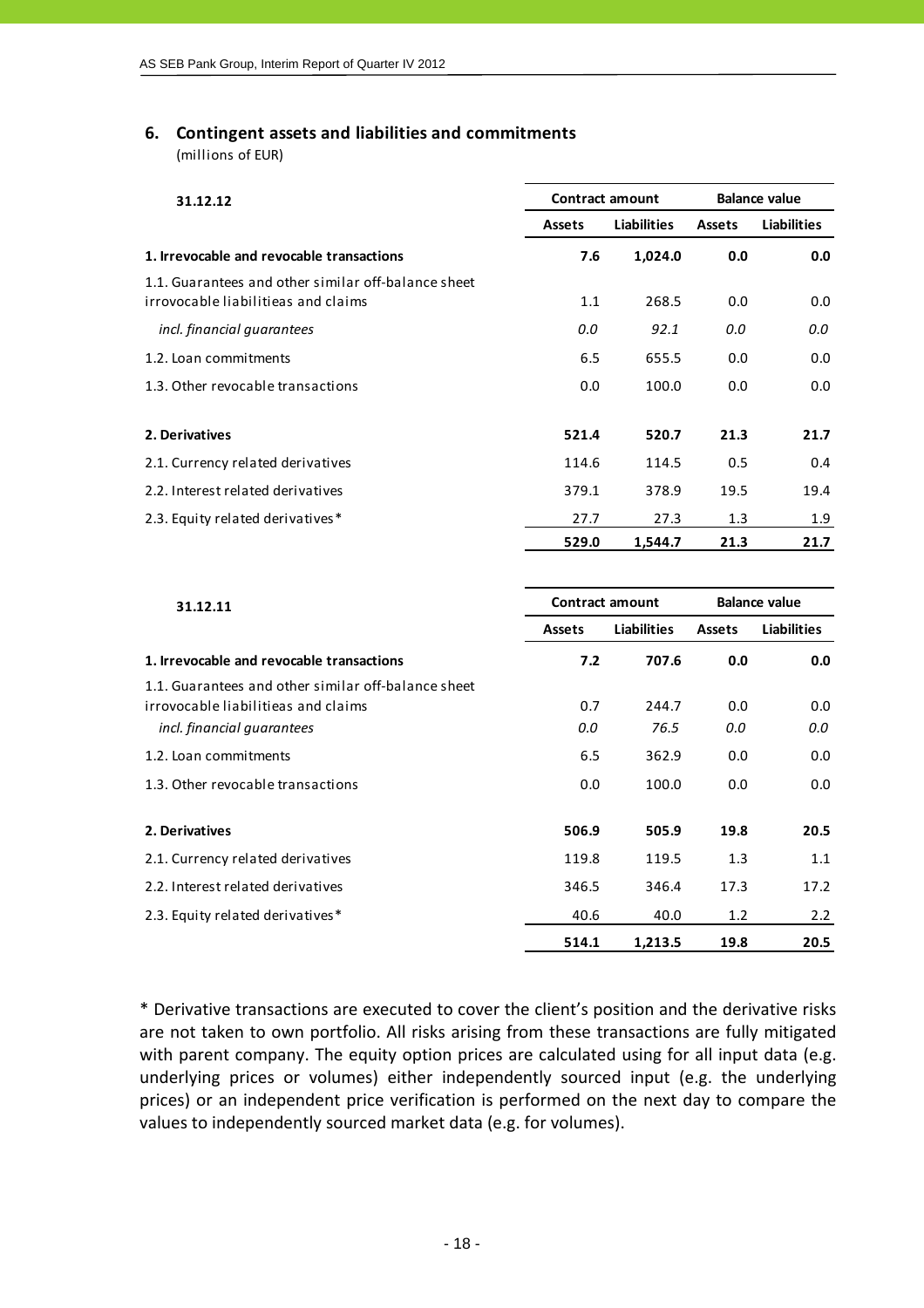# **Accounting principles**

The interim report of AS SEB Pank Group for Quarter IV 2012 has been prepared in conformity with International Accounting Standard IAS 34 "Interim Financial Reporting" and the disclosure requirements, established by Eesti Pank.

The accounting principles, used in the interim report of AS SEB Pank Group for Quarter IV 2012 are in conformity with the accounting principles used in the annual report for the year ended on 31 December 2011.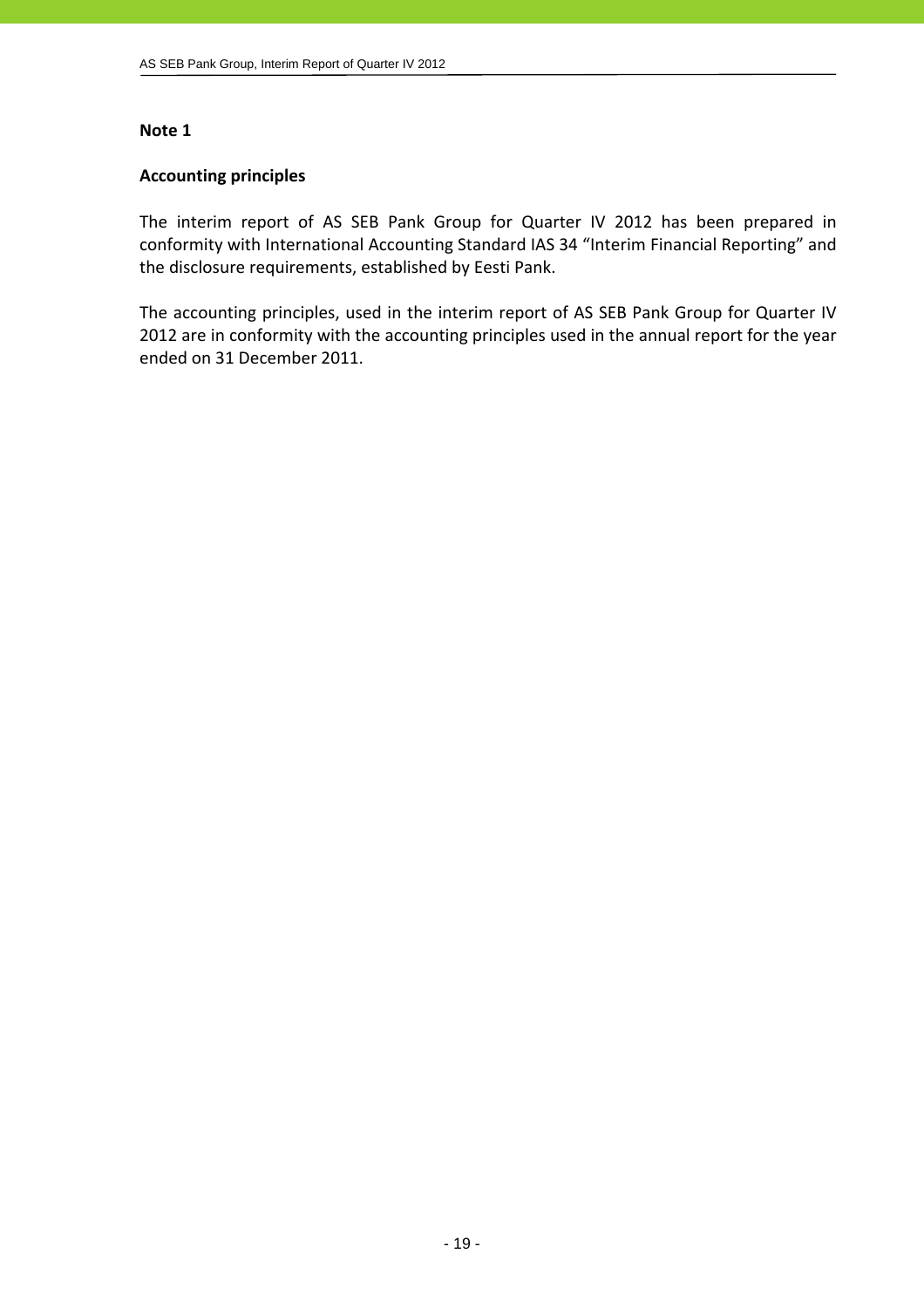#### **Interest and similar income**

(millions of EUR) **2012 2011**

|                           | 12 months | QIV  | 12 months | QIV  |
|---------------------------|-----------|------|-----------|------|
| Loans                     | 91.9      | 19.0 | 108.8     | 28.5 |
| Leasing                   | 14.9      | 3.3  | 16.9      | 4.3  |
| Deposits with other banks | 2.8       | 0.3  | 4.0       | 1.5  |
| Fixed income securities   | 0.1       | 0.0  | 0.1       | 0.0  |
|                           | 109.7     | 22.6 | 129.8     | 34.3 |

#### **Note 3**

# **Interest expenses and similar charges**

(millions of EUR) **2012 2011 12 months QIV 12 months QIV** Credit institutions −14.1 −2.4 −22.9 −5.9 Time and other saving deposits and series are set of the same series of the same series of the series of the series of the series of the series of the series of the series of the series of the series of the series of the s Demand deposits **1.4 Contract 2.0 Figure 1.4 Contract 2.0** Figure 1.4 Contract 2.0 Figure 1.4 Contract 2.0 Figure 1.4 Subordinated debts ‐0.5 0.0 ‐1.9 ‐0.4 Loan funds ‐0.5 ‐0.1 ‐0.4 ‐0.1 **‐28.5 ‐5.0 ‐41.1 ‐11.1**

#### **Note 4**

#### **Fee and commission income**

| ם שווים שווים ושלוחוויות של היותר שם ה        |           |      |           |      |
|-----------------------------------------------|-----------|------|-----------|------|
| (millions of EUR)                             | 2012      |      | 2011      |      |
|                                               | 12 months | QIV  | 12 months | QIV  |
| Payment cards related commissions             | 20.7      | 5.5  | 19.6      | 5.0  |
| Securities market services *                  | 11.9      | 3.1  | 12.2      | 2.7  |
| <b>Transaction fees</b>                       | 5.3       | 1.4  | 5.5       | 1.5  |
| Credit contracts**                            | 4.1       | 1.0  | 4.0       | 0.9  |
| Non-life insurance brokerage fees             | 2.0       | 0.6  | 3.0       | 0.3  |
| Other settlement fees                         | 3.1       | 0.9  | 1.9       | 0.4  |
| Income from leasing agreements (full service) | 1.3       | 0.3  | 1.5       | 0.4  |
| Income from electronic channels               | 1.3       | 0.4  | 1.2       | 0.3  |
| Cash handling fees                            | 0.8       | 0.2  | 1.0       | 0.3  |
| Commodity futures fees                        | 0.1       | 0.0  | 0.1       | 0.0  |
| Other                                         | 1.2       | 0.3  | 1.1       | 0.2  |
|                                               | 51.8      | 13.7 | 51.1      | 12.0 |

\* Securities market services includes asset management fees of investment funds and securties portfolios, custody services, advisory fees and other with securities transactions related fees.

\*\* Credit contracts include loan, leasing, letter of credit and guarantee contracts, which are short‐term and do not constitute interest income, but are of administrative nature for arrangement or reorganisation of credits.

#### **Note 5**

| Fee and commission expense                    |           |        |           |        |
|-----------------------------------------------|-----------|--------|-----------|--------|
| (millions of EUR)                             | 2012      |        | 2011      |        |
|                                               | 12 months | QIV    | 12 months | QIV    |
| Payment cards related commissions             | $-9.1$    | $-2.5$ | $-7.6$    | $-2.1$ |
| Cash collecting fees                          | $-1.3$    | $-0.3$ | $-1.9$    | $-0.4$ |
| Expenses to leasing agreements (full service) | $-1.8$    | $-0.5$ | $-1.9$    | $-0.5$ |
| Securities market services                    | $-1.2$    | $-0.3$ | $-1.2$    | $-0.3$ |
| <b>Transaction fees</b>                       | $-0.6$    | $-0.1$ | $-0.6$    | $-0.1$ |
| Expenses of electronic channels               | $-0.5$    | $-0.1$ | $-0.5$    | $-0.1$ |
| Other                                         | $-0.2$    | $-0.1$ | $-0.2$    | $-0.1$ |
|                                               | $-14.7$   | $-3.9$ | $-13.9$   | $-3.6$ |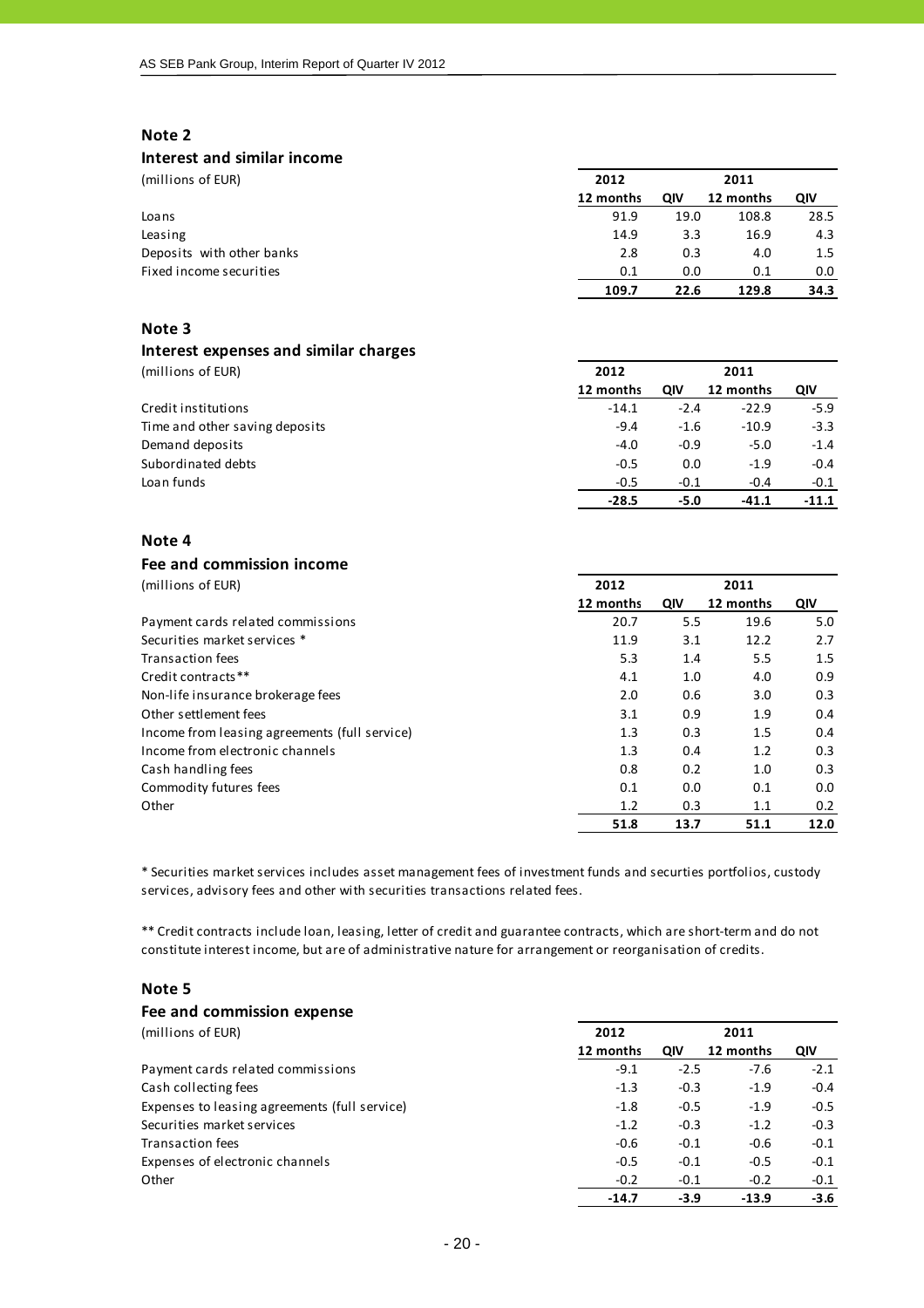#### **Impairment losses on loans and advances**

| (millions of EUR)                                  | 2012      |        | 2011      |        |
|----------------------------------------------------|-----------|--------|-----------|--------|
|                                                    | 12 months | QIV    | 12 months | QIV    |
| <b>Impairment losses</b>                           | $-0.3$    | $-0.1$ | 27.5      | 0.8    |
| impairment losses of reporting period              | $-17.9$   | $-8.2$ | $-14.7$   | $-5.1$ |
| recoveries from write-offs                         | 0.3       | 0.1    | 0.2       | 0.1    |
| decreasing of impairment losses of previous period | 17.3      | 8.0    | 42.0      | 5.8    |
| Impairment losses for contingent liabilities       | 2.2       | 0.5    | $-2.7$    | 1.6    |
|                                                    | 1.9       | 0.4    | 24.8      | 2.4    |

#### **Note 7**

# **Allowances on loans and advances**

(millions of EUR)

|                                             | 31.12.12 | 31.12.11 |
|---------------------------------------------|----------|----------|
| At the beginning of period (January, 1)     | 131.0    | 179.5    |
| Allowances of reporting period              | 17.9     | 14.7     |
| Decreasing of allowances of previous period | $-17.3$  | $-42.0$  |
| Loans and advances written off              | $-40.4$  | $-21.2$  |
| At the end of period                        | 91.2     | 131.0    |
| Recoveries from write-offs                  | 0.3      | 0.2      |

#### **Note 8**

#### **Loans and advances to customers by remaining maturity**

|          | Less than 3-12<br>3 months months | $1-5$<br>vears | vears                                    | 5-10 Over 10<br>vears | Total |
|----------|-----------------------------------|----------------|------------------------------------------|-----------------------|-------|
| 31.12.12 | 209.7                             |                | 560.3 1,435.4 510.4 869.5 <b>3,585.3</b> |                       |       |
| 31.12.11 |                                   |                | 174.2 509.0 1,390.1 517.9 949.3 3,540.5  |                       |       |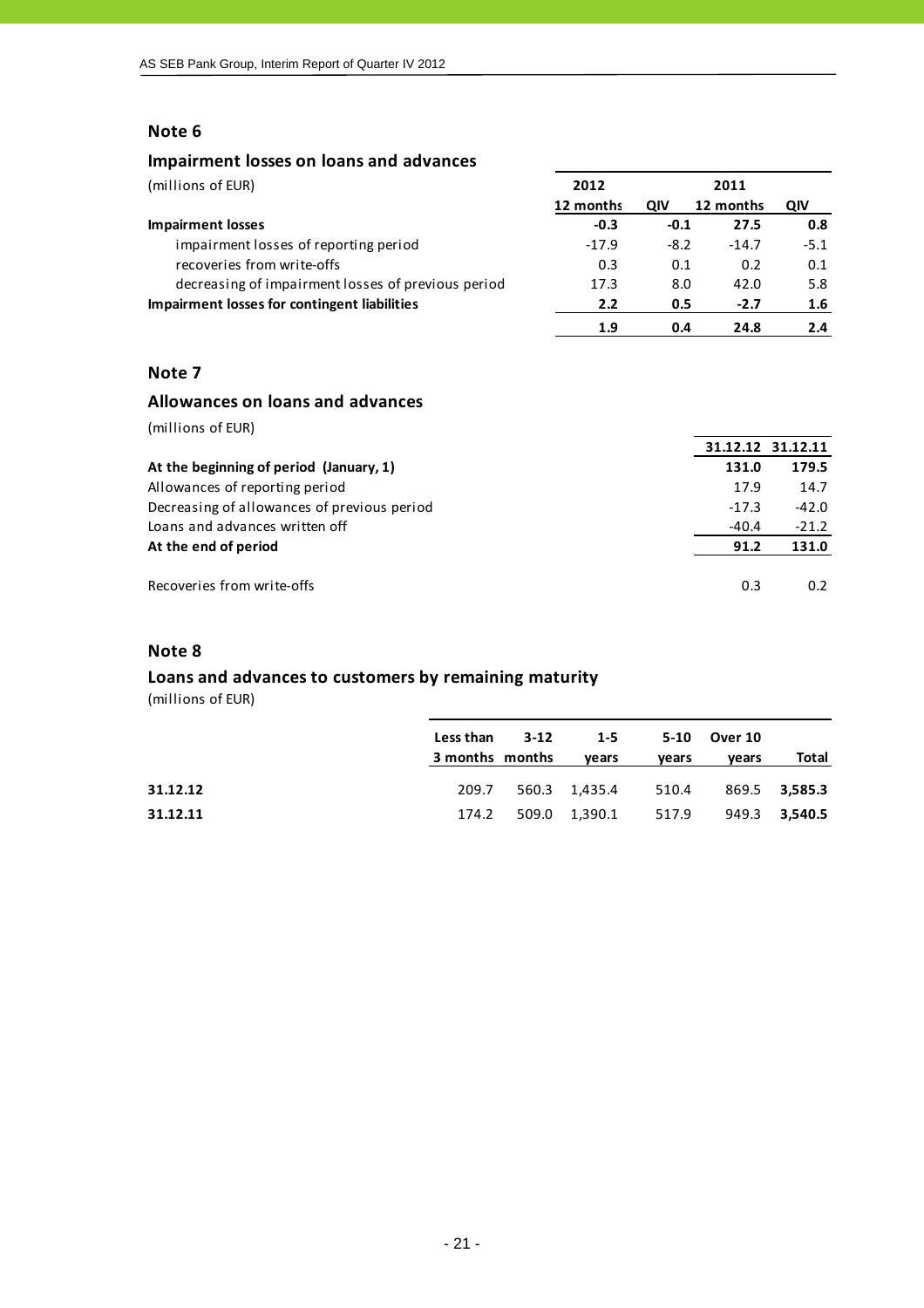#### **Geographic concentration of financial assets and liabilities**

(millions of EUR)

|                                 | Cash,             |            |            |                |                |            |              |                |                  |                |
|---------------------------------|-------------------|------------|------------|----------------|----------------|------------|--------------|----------------|------------------|----------------|
|                                 | balances          |            |            |                |                |            |              |                |                  |                |
|                                 | with central      |            |            |                |                |            |              |                |                  |                |
| 31.12.12                        | bank, Ioans       |            |            |                |                |            |              |                |                  |                |
|                                 | and               | Loans and  |            |                |                | Due to     |              |                |                  |                |
|                                 | advances to       | advances   |            |                |                | credit     | Due to       | Other          | Total            | Contin-        |
|                                 | credit            | to custo-  | Securi-    | Other          | Total          | institu-   | custo-       | liabili-       | liabili-         | gent           |
|                                 | institutions      | mers       | ties       | assets         | assets         | tions      | mers         | ties           | ties             | liabilities    |
| Sweden                          | 242.6             | 1.3        | 1.9        | 2.1            | 247.9          | 675.4      | 8.8          | 20.4           | 704.6            | 1.4            |
| Estonia                         | 237.7             | 3,542.3    | 24.5       | 36.4           | 3,840.9        | 10.9       | 2,227.6      | 97.5           | 2,336.0          | 1,009.9        |
| United Kingdom                  | 16.2              | 2.1        | 0.0        | 0.1            | 18.4           | 1.3        | 18.9         | 0.0            | 20.2             | $0.2\,$        |
| Russia                          | 1.9               | 0.4        | 0.0        | 0.3            | 2.6            | 0.4        | 25.4         | 0.3            | 26.1             | 0.1            |
| Germany                         | 4.2               | 0.2        | 0.0        | 0.0            | 4.4            | 25.8       | 7.3          | 0.0            | 33.1             | 7.4            |
| United States                   | 2.8               | 0.5        | 0.8        | 0.0            | 4.1            | 0.0        | 59.3         | 0.0            | 59.3             | 0.1            |
| Canada                          | 0.0               | 0.0        | 0.0        | 0.0            | 0.0            | 0.0        | 0.9          | 0.0            | 0.9              | 0.0            |
| Japan                           | 0.0               | 0.0        | 0.0        | 0.0            | 0.0            | 0.0        | 0.3          | 0.0            | 0.3              | 0.0            |
| Finland                         | 0.1               | 18.8       | 0.0        | 1.2            | 20.1           | 0.0        | 11.7         | 1.3            | 13.0             | 2.4            |
| Latvia                          | 4.9               | 10.1       | 0.0        | 0.1            | 15.1           | 31.6       | 6.5          | 0.0            | 38.1             | 0.0            |
| Lithuania                       | 3.9               | 0.0        | 0.0        | 0.2            | 4.1            | 1.3        | 11.9         | 0.0            | 13.2             | 0.0            |
| Luxembourg                      | 1.2               | 0.0        | 0.0        | 0.4            | 1.6            | 0.5        | 0.0          | 0.0            | 0.5              | 0.0            |
| Netherlands                     | 0.0               | 0.5        | 0.0        | 0.0            | 0.5            | 0.0        | 0.9          | 0.0            | 0.9              | 0.0            |
| Other Western Europe            | 12.4              | 8.7        | 0.1        | 0.2            | 21.4           | 0.9        | 33.9         | 0.0            | 34.8             | 1.6            |
| Other Eastern Europe            | 1.1               | 0.0        | 0.0        | 0.0            | 1.1            | 0.0        | 3.1          | 0.1            | 3.2              | 0.0            |
| Other countries                 | 0.0               | 0.4        | 0.0        | 0.4            | 0.8            | 0.1        | 194.2        | 1.7            | 196.0            | 0.9            |
|                                 | 529.0             | 3,585.3    | 27.3       | 41.4           | 4,183.0        | 748.2      | 2,610.7      | 121.3          | 3,480.2          | 1,024.0        |
|                                 |                   |            |            |                |                |            |              |                |                  |                |
|                                 |                   |            |            |                |                |            |              |                |                  |                |
|                                 |                   |            |            |                |                |            |              |                |                  |                |
|                                 | Cash,<br>balances |            |            |                |                |            |              |                |                  |                |
|                                 |                   |            |            |                |                |            |              |                |                  |                |
|                                 | with central      |            |            |                |                |            |              |                |                  |                |
| 31.12.11                        | bank, Ioans       |            |            |                |                |            |              |                |                  |                |
|                                 | and               | Loans and  |            |                |                | Due to     |              |                |                  |                |
|                                 | advances to       | advances   |            |                |                | credit     | Due to       | Other          | Total            | Contin-        |
|                                 | credit            | to custo-  | Securi-    | Other          | Total          | institu-   | custo-       | liabili-       | liabili-         | gent           |
|                                 | institutions      | mers       | ti es      | assets         | assets         | tions      | mers         | ties           | ties             | liabilities    |
| Sweden                          | 403.3             | 1.6        | 3.1        | 0.3            | 408.3          | 862.8      | 9.8          | 66.8           | 939.4            | 1.3            |
| Estonia                         | 88.3              | 3,496.8    | 22.1       | 19.8           | 3,627.0        | 24.6       | 2,088.8      | 73.0           | 2,186.4          | 695.4          |
| United Kingdom<br>Russia        | 0.4<br>2.5        | 2.2<br>0.4 | 0.3<br>0.0 | 0.0            | 2.9<br>2.9     | 6.9<br>0.4 | 17.8<br>17.2 | 0.1<br>0.0     | 24.8<br>17.6     | 0.2            |
|                                 | 0.2               | 0.2        | 0.0        | 0.0<br>0.0     | 0.4            | 33.2       | 2.3          | 0.0            | 35.5             | 0.1<br>7.4     |
| Germany<br><b>United States</b> | 2.8               | 0.8        | 0.5        | 0.0            | 4.1            | 0.2        | 51.9         | 0.0            | 52.1             | 0.1            |
| Canada                          |                   | 0.0        |            |                |                |            |              |                |                  |                |
| Japan                           | $0.0\,$<br>0.0    | 0.0        | 0.0<br>0.0 | $0.0\,$<br>0.0 | $0.0\,$<br>0.0 | 0.0<br>0.0 | 0.8<br>0.4   | $0.0\,$<br>0.0 | $0.8\,$<br>0.4   | $0.0\,$<br>0.0 |
| Finland                         | 0.0               | 19.2       | 0.0        | 0.5            | 19.7           | 0.0        | 8.1          | 0.4            | 8.5              | 2.0            |
| Latvia                          | 5.2               | $0.1\,$    | 0.0        | 0.0            | 5.3            | 17.7       | 1.8          | 0.0            | 19.5             | 0.0            |
| Lithuania                       | 1.5               | 0.0        | 0.0        | 0.1            | 1.6            | 0.3        | 2.1          | 0.0            | 2.4              | 0.0            |
| Luxembourg                      | 1.1               | 0.0        | 0.0        | 0.4            | 1.5            | 0.1        | 0.0          | 0.0            | 0.1              | 0.0            |
| Netherlands                     | 0.0               | 0.5        | 0.0        | 0.0            | 0.5            | 0.0        | 1.3          | 0.0            | 1.3              | 0.0            |
| Other Western Europe            | 5.1               | 18.1       | 0.0        | 0.1            | 23.3           | 2.2        | 14.8         | 0.0            | 17.0             | $1.1\,$        |
| Other Eastern Europe            | 0.7               | 0.0        | 0.2        | 0.0            | 0.9            | 0.0        | 1.9          | 0.0            | 1.9              | 0.0            |
| Other countries                 | 0.1               | 0.6        | 0.2        | 4.7            | 5.6<br>4,104.0 | 0.1        | 159.8        | 6.1            | 166.0<br>3,473.7 | 0.0            |

Contingent liabilities include here guarantees and pledges, loan commitments, revocable transactions, stand‐by loans, other revocable transactions and are presented in contract amount of contingent liabilities. Securities include here financial assets held for trading, financial assets designated at fair value through profit or loss, available‐for‐sale financial assets, investments in associates.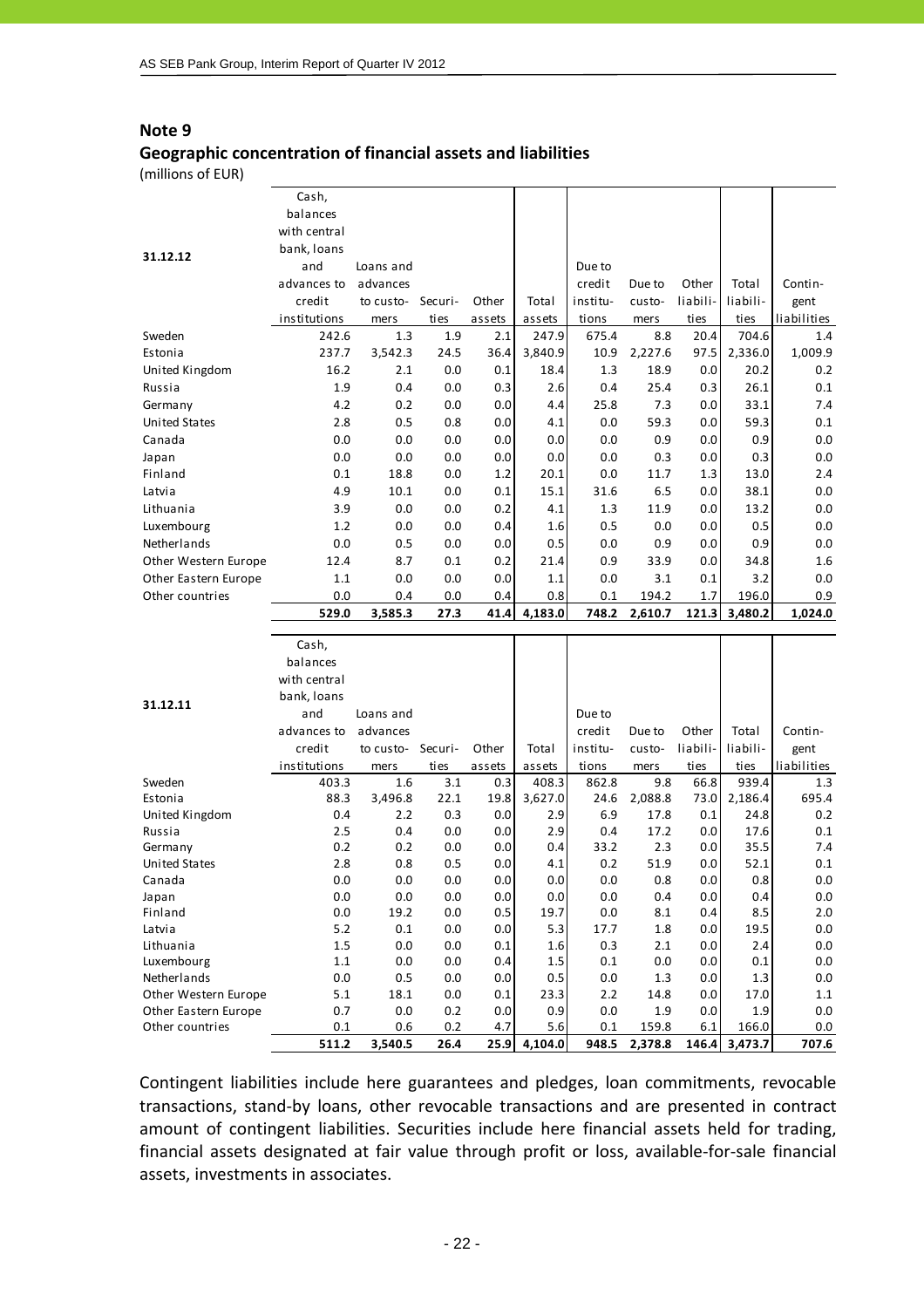# **Concentration of financial assets and liabilities by industry sector**

|                                              | In the statement of financial position                        |                   |                                       |  |  |
|----------------------------------------------|---------------------------------------------------------------|-------------------|---------------------------------------|--|--|
| 31.12.12                                     | Cash and loans to<br>central bank, credit<br>institutions and |                   | Contin-<br>gent<br><b>liabilities</b> |  |  |
|                                              | customers                                                     | <b>Securities</b> |                                       |  |  |
| Real estate                                  | 638.1                                                         | 0.1               | 38.9                                  |  |  |
| Finance                                      | 534.4                                                         | 4.2               | 14.2                                  |  |  |
| Industry                                     | 238.7                                                         | 0.0               | 173.1                                 |  |  |
| Trading                                      | 154.0                                                         | 0.0               | 124.8                                 |  |  |
| Agriculture, fishing, forestry               | 151.7                                                         | 0.0               | 21.9                                  |  |  |
| Energy, gas and steam plants                 | 124.0                                                         | 0.0               | 160.5                                 |  |  |
| Transport                                    | 111.3                                                         | 0.0               | 76.0                                  |  |  |
| Government and state defence                 | 107.8                                                         | 0.0               | 224.3                                 |  |  |
| Administration and assistance                | 74.7                                                          | 0.0               | 11.0                                  |  |  |
| Health services, social work                 | 55.2                                                          | 0.0               | 13.4                                  |  |  |
| Hotels, restaurants                          | 46.8                                                          | 0.0               | 0.7                                   |  |  |
| Information and telecommunication            | 44.3                                                          | 1.1               | 6.7                                   |  |  |
| Construction                                 | 40.6                                                          | 0.0               | 69.0                                  |  |  |
| Education                                    | 22.4                                                          | 0.0               | 4.9                                   |  |  |
| Water supply, canalisation, waste management | 11.0                                                          | 0.0               | 3.3                                   |  |  |
| Art, show business, leisure                  | 10.0                                                          | 0.0               | 1.6                                   |  |  |
| Professional, science and technical work     | 8.6                                                           | 0.0               | 4.9                                   |  |  |
| Mining                                       | 2.4                                                           | 0.0               | 0.2                                   |  |  |
| Other government and social services         | 25.1                                                          | 0.6               | 9.3                                   |  |  |
| Individuals                                  | 1,804.4                                                       | 0.0               | 65.3                                  |  |  |
| Derivatives                                  | 0.0                                                           | 21.3              | 0.0                                   |  |  |
| Allowances                                   | $-91.2$                                                       |                   |                                       |  |  |
|                                              | 4,114.3                                                       | 27.3              | 1,024.0                               |  |  |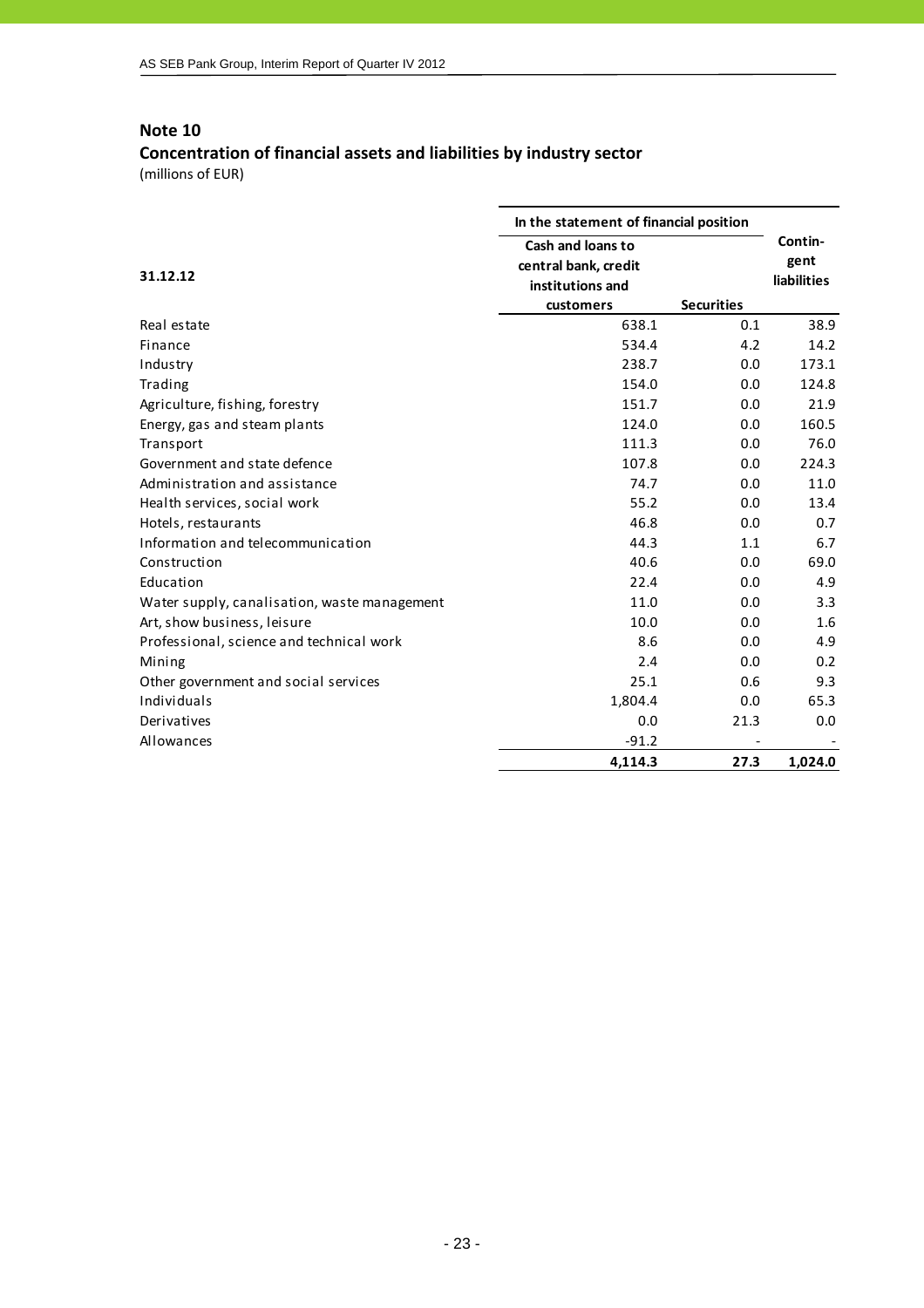|                                              | In the statement of financial position   |                   |                    |
|----------------------------------------------|------------------------------------------|-------------------|--------------------|
|                                              | Cash and loans to                        |                   | Contin-<br>gent    |
| 31.12.11                                     | central bank, credit<br>institutions and |                   | <b>liabilities</b> |
|                                              | customers                                | <b>Securities</b> |                    |
| Real estate                                  | 629.1                                    | 0.1               | 20.5               |
| Finance                                      | 515.6                                    | 3.9               | 15.4               |
| Industry                                     | 259.6                                    | 1.0               | 154.4              |
| Trading                                      | 198.7                                    | 0.0               | 88.4               |
| Energy, gas and steam plants                 | 116.6                                    | 0.0               | 140.4              |
| Agriculture, fishing, forestry               | 109.3                                    | 0.0               | 12.7               |
| Transport                                    | 108.5                                    | 0.0               | 80.0               |
| Government and state defence                 | 106.9                                    | 0.0               | 21.1               |
| Information and telecommunication            | 53.2                                     | 0.7               | 7.7                |
| Hotels, restaurants                          | 46.8                                     | 0.0               | 0.7                |
| Health services, social work                 | 46.4                                     | 0.0               | 7.1                |
| Administration and assistance                | 44.5                                     | 0.0               | 7.6                |
| Construction                                 | 43.2                                     | 0.0               | 63.2               |
| Education                                    | 23.0                                     | 0.0               | 6.3                |
| Art, show business, leisure                  | 15.5                                     | 0.0               | 0.6                |
| Water supply, canalisation, waste management | 12.9                                     | 0.0               | 4.4                |
| Professional, science and technical work     | 9.1                                      | 0.0               | 3.6                |
| Mining                                       | 2.6                                      | 0.0               | 0.2                |
| Other government and social services         | 22.0                                     | 1.0               | 7.1                |
| Individuals                                  | 1,819.2                                  | 0.0               | 66.2               |
| Derivatives                                  | 0.0                                      | 19.7              | 0.0                |
| Allowances                                   | $-131.0$                                 |                   |                    |
|                                              | 4,051.7                                  | 26.4              | 707.6              |